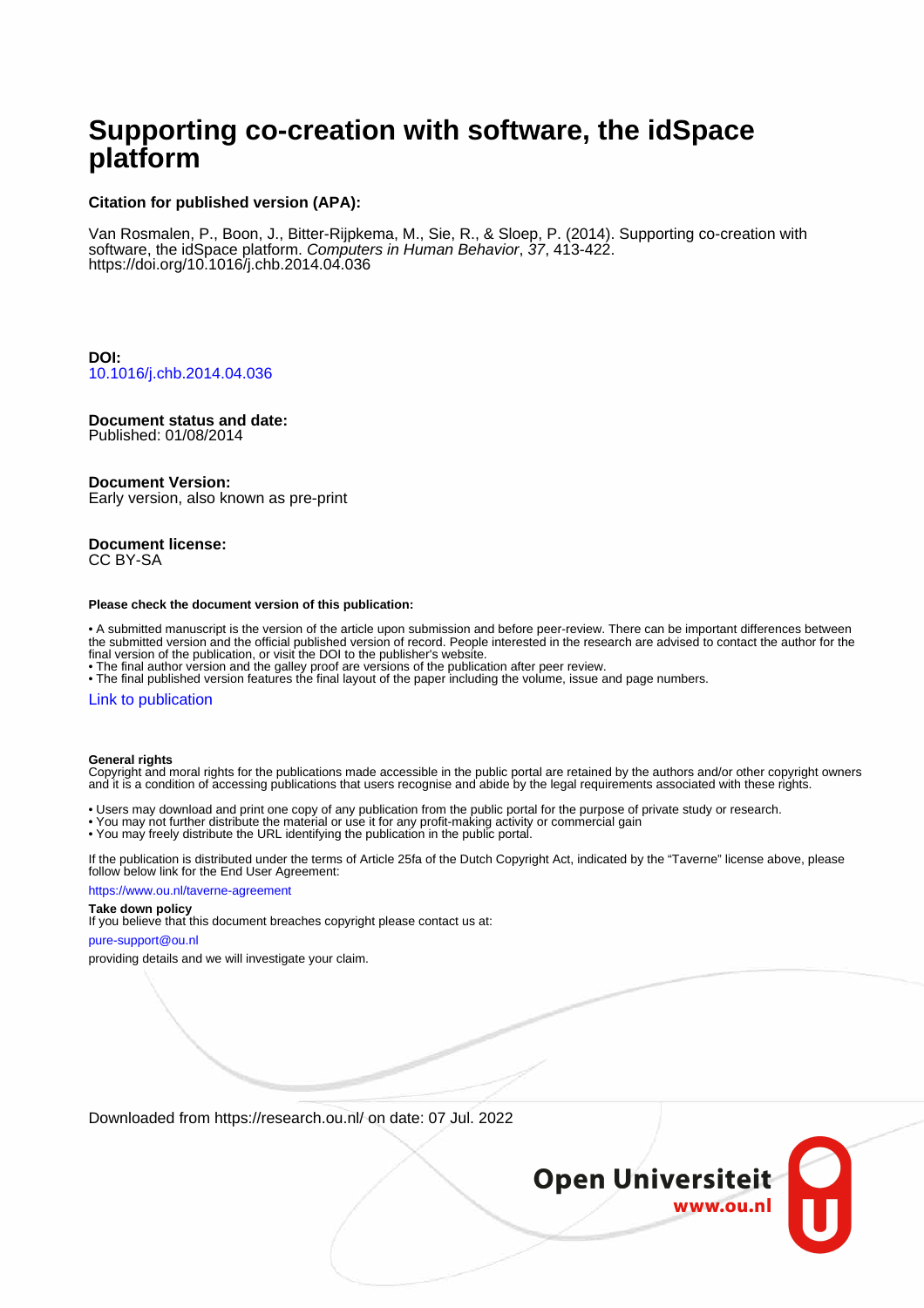# **Supporting co-creation with software, the idSpace platform**

Peter Van Rosmalen, Jo Boon, Marlies Bitter-Rijpkema, Rory Sie, Peter Sloep

# **Abstract**

Innovation, in general, requires teamwork among specialist of different disciplines. The idSpace project developed ideas on how teams of collaborating innovators could best be supported. These ideas were embodied in a platform that the project developed. This idSpace platform allows its users to choose between various creativity techniques, pedagogical approaches and context-aware uses of stored information on projects, people and techniques. The platform follows a general process metaphor with specialised modules for specific parts, i.e. it starts with defining the problem to be addressed and through a sequence of steps concludes with a proposed solution. The platform was designed and developed by a multi-disciplinary team. It was evaluated through a realistic usage scenario which focused on the integral platform, from both an end-user and expert user perspective embodying a combination of qualitative and quantitative measurements on usability, general functionality and creativity aspects. This combination, as will be explained, being a powerful way to prioritise and steer the further development of the platform.

Keywords: evaluation design, creativity, usability, creativity tools

# **1. Introduction**

Increasingly, society in general and industry in particular rely on innovative designs for products and services. Although such innovations start with the creativity of individuals, these individuals collaborate in teams in which they exchange ideas, share knowledge and informally learn together (Farooq, Carroll, & Ganoe, 2005; Gutwin & Greenberg, 2000). Such teams go through explorative cycles of idea generation, elaboration, evaluation and, ultimately, acceptance of the idea for further exploration or its rejection. They need appropriate tools to generate ideas, reuse them, take them apart, criticise them, or reject them. Currently, innovation processes rely on a large variety of tools that are used mostly independently of each other (Dolog, Lin, Grube et al., 2009). As a consequence, past efforts are hardly taken into account, and little or no attention is paid to the context in which the ideas arose. Furthermore, little effort is made to safeguard and share the results of innovation processes, for future use, in other contexts, or with other people. Any means of remedying this situation, would arguably contribute to product and service innovation, not so much by increasing the number of novel solutions suggested but by improving their quality. This may be achieved by building upon an inventory of solution proposals or a historical record of tried and tested solutions; by taking into account the context in which a team operated, with respect to the team members but also the environment in which the innovation is supposed to be deployed; by replacing implicit and intuitive techniques for fostering collaboration by explicitly tested ones; and finally by acknowledging that the collaborating innovators need to learn, from each other and with each other, with the aid of appropriate pedagogical strategies.

Achieving this kind of improvement of collaborative innovation requires research into how the various elements mentioned - history, context, collaboration, learning - may be blended together in an optimal mix. But it requires above all an artefact that embodies this blend in such a way that real teams of innovators may interact with it and use it for the problems they have, allowing one to evaluate the sensibility of the research results. The artefact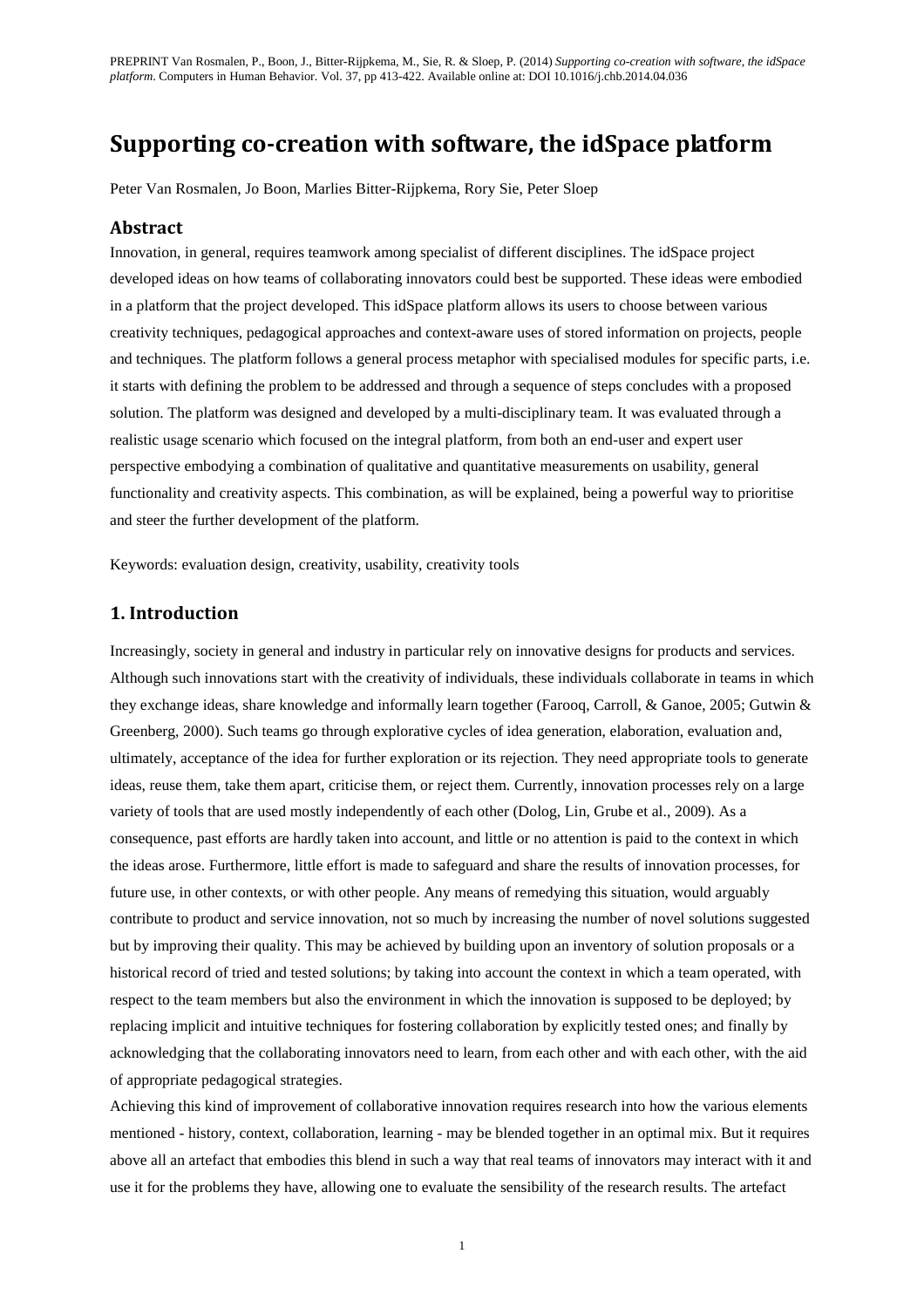thus supports a design-based approach, implementing proposed solutions, testing them and feeding the evaluation results back into the design of a new version. It is this design-based approach to innovation, using theoretical insights and evaluation results to built ever better artefacts (platforms) that the EU-funded idSpace project (www.idspace-project.org) embraced in the realm of collaborative product and service innovation. The idSpace artefact is a web-based platform; it features an integrative toolset that allows a distributed team of innovators to create new ideas, to contribute to and preserve existing ideas, and to learn about them. It employs techniques for exploring new ideas (e.g. mind mapping in story writing and brainstorming) and for refinement of ideas (e.g. morphological analysis.) The platform supports traceability among stories, mind maps, concept maps, goals, new product features, as well as company values and policies. Its platform also preserves semantic relationships among the different viewpoints for later exploration, retrieval, and navigation purposes. Topic Maps (Dolog et al., 2009; Dols & Siebers, 2009) are used to represent the ideas connected to the problem addressed, their relations, and relevant background information, including e.g. related concepts, product features and experts.

As a consequence of these ambitions, the idSpace platform is both technically and conceptually complex. The evaluation method to be used for a platform this complex needs to take three parameters into account. The first one concerns the artefact itself; obviously evaluation of a prototype needs to be done differently than the evaluation of a final tool or product. The idSpace project, at this stage, was expected to deliver a functioning proof of concept, a first prototype.

The second one the design principle used to develop the platform. A platform designed along a corporate edict model (Kuniavsky, 2003) or a waterfall method, working along clearly defined stages, will most probably conclude with a single evaluation as the last phase before implementation. The evaluation questions in these projects are often best met by involving external experts reporting – sometimes confidentially – to the client. The focus of the evaluation is on the functioning of technology and on the match between the requirements defined by the client and the end product. This approach fits very well a project design where a client, a company or a public authority decides on the requirements and the design of a technological artefact. This method is often used by public governance institutions to evaluate large technological projects. The idSpace platform, however, is developed using a user-centric, design-based approach in which users were actively involved throughout the development. This results in a unique platform because it unites cooperative creation, storage and reuse of creative ideas (Lin et al., 2009). The evaluation method chosen needs to reflect this design-based approach. The third parameter to be considered in deciding on the evaluation design is the type of usage the platform is supposed to facilitate. The idSpace project is predicated upon cooperation in a multi-disciplinary team. This implies that evaluation is an ongoing – formal and often also informal – process which matches the complexity and the creativity of the development process. If you like, the platform has to be evaluated from the creative perspective of the project itself. This requires a compilation of different evaluation methods to have both an evaluative insight in the platform as a whole and in the individual parts.

In section 2 we will introduce the idSpace platform and contrast it with a few similar systems. Section 3 concentrates on the evaluation design. Section 4 contains a discussion of the results and, finally, section 5 reflects on how the evaluation approach taken enabled the development team's shared understanding and in this way steered and prioritised the next version and why the approach taken may be of use for similar projects.

2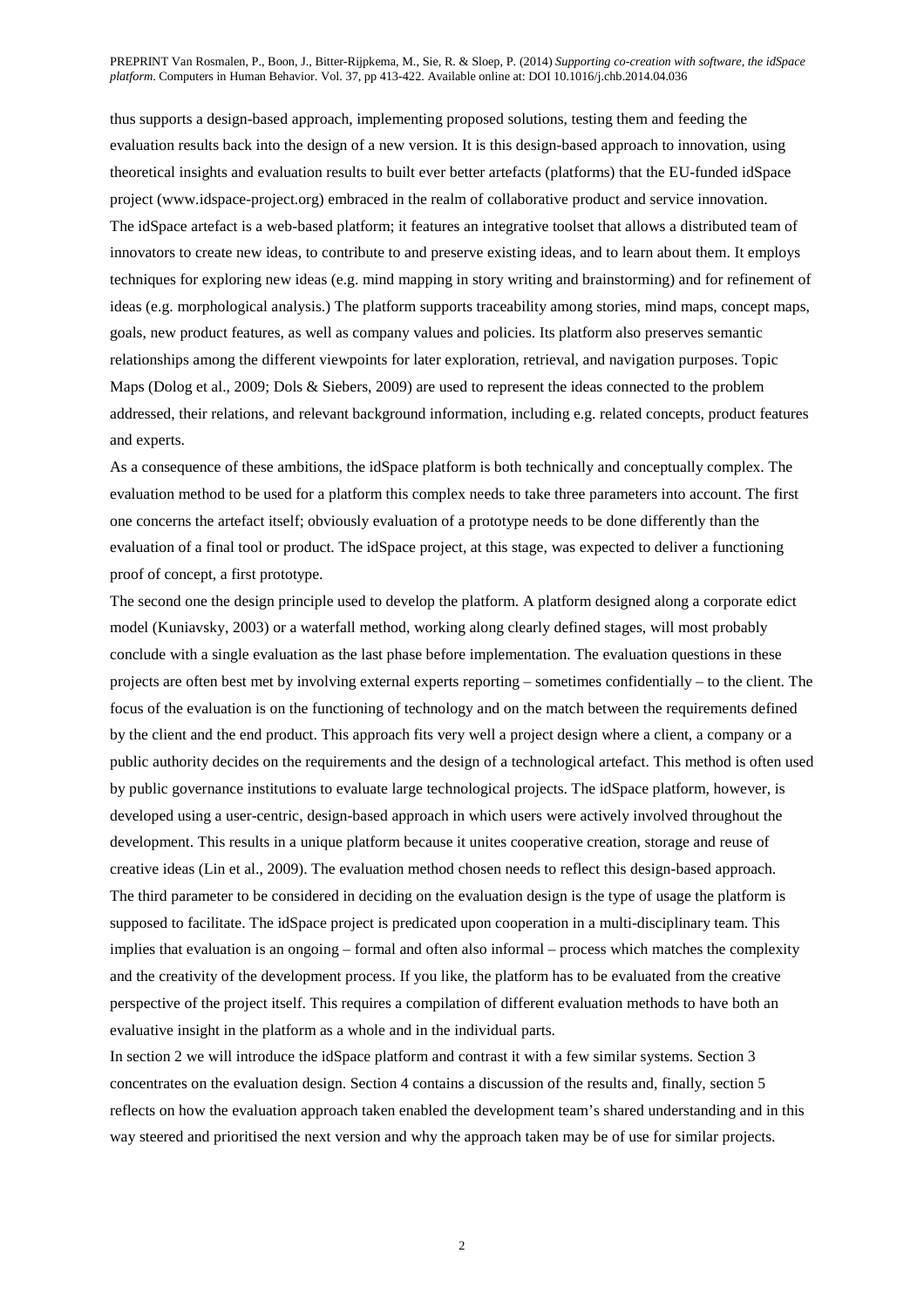# **2. idSpace: an integrated web platform for creativity**

idSpace provides a creativity support environment, it seeks to empower its users to realise creative solutions in distributed collaboration. It features integrative tooling that allows a team to create new ideas, to contribute to existing ideas, and to integrate ideas from others. In addition to this, idSpace facilitates co-creativity via appropriate recommendations to the moderator of a team..

Unlike most creativity support tools idSpace supports the whole workflow of the project team (see Figure 1). The Idea Expander system (Wang, Cosley, & Fussell, 2010), for example, takes into account the socio-cognitive processes that influence brainstorming, but fails to consider creativity as a process in which problem identification, idea generation and evaluation play a role next to idea generation. Also, Idea Storming Cube (Huang, Li, Wang, & Chang, 2007) does not consider the pre- and post-idea generation processes to be parts of the team creativity process. Idea Storming Cube supports creativity through a series (game) of creative utterances assisted by an artificial agent. Again, creative utterances are considered to be of value only in the creative process. In idSpace, the users are supported by appropriate collaboration facilities and context-aware recommendations across multiple phases. For instance, ideas from previous projects will be taken into account and could be recommended by the context-aware recommendation system. Also, recommendations of candidate project members are provided (Sie, Bitter-Rijpkema & Sloep, 2010). The idSpace platform suggests but does not impose a particular workflow. It suggests to start with the project definition and goal definition; these then are followed by idea generation, finding common ground, the selection and evaluation of ideas and finally, the proposed solution. The details of the workflow furthermore depend on the type of pedagogical strategy or creativity technique it recommends. The pedagogical strategies that are provided are Think-Pair-Share (TPS), the Pyramid technique, Progressive Inquiry, and 5W1H (cf. Grube & Schmid, 2008). At present, only 5W1H (Who is it about?, What happened?, When did it take place?, Where did it take place?, Why did it happen?, How did it happen?) one is included.

| Welcome                                                  | Projects<br><b>Resources</b>                                                                                                                                                      | Profile                                                                                                               |                |  |                                                                             |                                                                               |                 | Welcome Peter van Rosmalen! |
|----------------------------------------------------------|-----------------------------------------------------------------------------------------------------------------------------------------------------------------------------------|-----------------------------------------------------------------------------------------------------------------------|----------------|--|-----------------------------------------------------------------------------|-------------------------------------------------------------------------------|-----------------|-----------------------------|
| $Q = 2/10 Q$                                             | <b>O</b> Overview                                                                                                                                                                 | <b>Commonground</b><br>On the move: Mobile learning for working professionals                                         | <b>C</b> Goals |  | deation                                                                     | <b>Evaluation</b>                                                             | $\vee$ Solution |                             |
| <b>Problem Statement</b>                                 |                                                                                                                                                                                   |                                                                                                                       |                |  | <b>Activity Monitor</b>                                                     |                                                                               |                 |                             |
| One line description                                     |                                                                                                                                                                                   | Explore new mobile applications for learning of working                                                               |                |  | user                                                                        | page                                                                          | action          | time                        |
|                                                          | professionals.                                                                                                                                                                    |                                                                                                                       |                |  | Rory Sie                                                                    | ideas                                                                         |                 | offline                     |
| Description                                              |                                                                                                                                                                                   | The purpose of this idSpace ideation session is to explore                                                            |                |  | idSpace User                                                                | ideas                                                                         |                 | 14:27                       |
|                                                          |                                                                                                                                                                                   | ideas on the design of new mobile applications for learning                                                           |                |  | Peter van Rosmalen                                                          | here                                                                          |                 | 14:27                       |
|                                                          |                                                                                                                                                                                   | of working professionals. Mobile applications are<br>applications that you may take along with you, such as           |                |  | administrator of idSpace                                                    | coals                                                                         |                 | offline                     |
|                                                          | computer software on your laptop, software on your<br>$\mathscr A$ telephone (smartphone), etc You may come up with new<br>products that did not exist before, or you could apply |                                                                                                                       | Strategy Steps |  |                                                                             |                                                                               |                 |                             |
| existing mobile applications to the learning domain. For |                                                                                                                                                                                   | instance, you could think of work that you would normally<br>perform offline, but would like to perform while you are |                |  | To do on this page:<br>Ⅳ Present the problem statement to our team and give |                                                                               |                 |                             |
|                                                          | using public transport.                                                                                                                                                           |                                                                                                                       |                |  | complementary information (on the problem, procedure) if                    |                                                                               |                 |                             |
| Problem type                                             | $\mathscr{D}$ Open                                                                                                                                                                |                                                                                                                       |                |  | necessary                                                                   |                                                                               |                 |                             |
| Complexity                                               | $\mathscr N$ Medium                                                                                                                                                               |                                                                                                                       |                |  |                                                                             |                                                                               |                 |                             |
| Is divisible                                             | $\mathscr{D}$ No.                                                                                                                                                                 |                                                                                                                       |                |  | <b>Recommended Solutions</b>                                                |                                                                               |                 |                             |
| Outcome expectation                                      | $\mathscr X$ High                                                                                                                                                                 |                                                                                                                       |                |  |                                                                             |                                                                               |                 |                             |
| Level of definition                                      | $\mathscr{D}$ Medium                                                                                                                                                              |                                                                                                                       |                |  | <b>Recommended Solutions:</b>                                               |                                                                               |                 |                             |
| <b>Expert knowledge</b>                                  | technology                                                                                                                                                                        |                                                                                                                       |                |  |                                                                             | 1 IdSpace platform solves Integrating<br>mxGraph with LifeRay (Go to Project) |                 |                             |
|                                                          | $\mathscr A$ learning                                                                                                                                                             |                                                                                                                       |                |  |                                                                             |                                                                               |                 |                             |
| <b>In</b> Keywords                                       | working professionals                                                                                                                                                             |                                                                                                                       |                |  | Options for more recommendations                                            |                                                                               |                 |                             |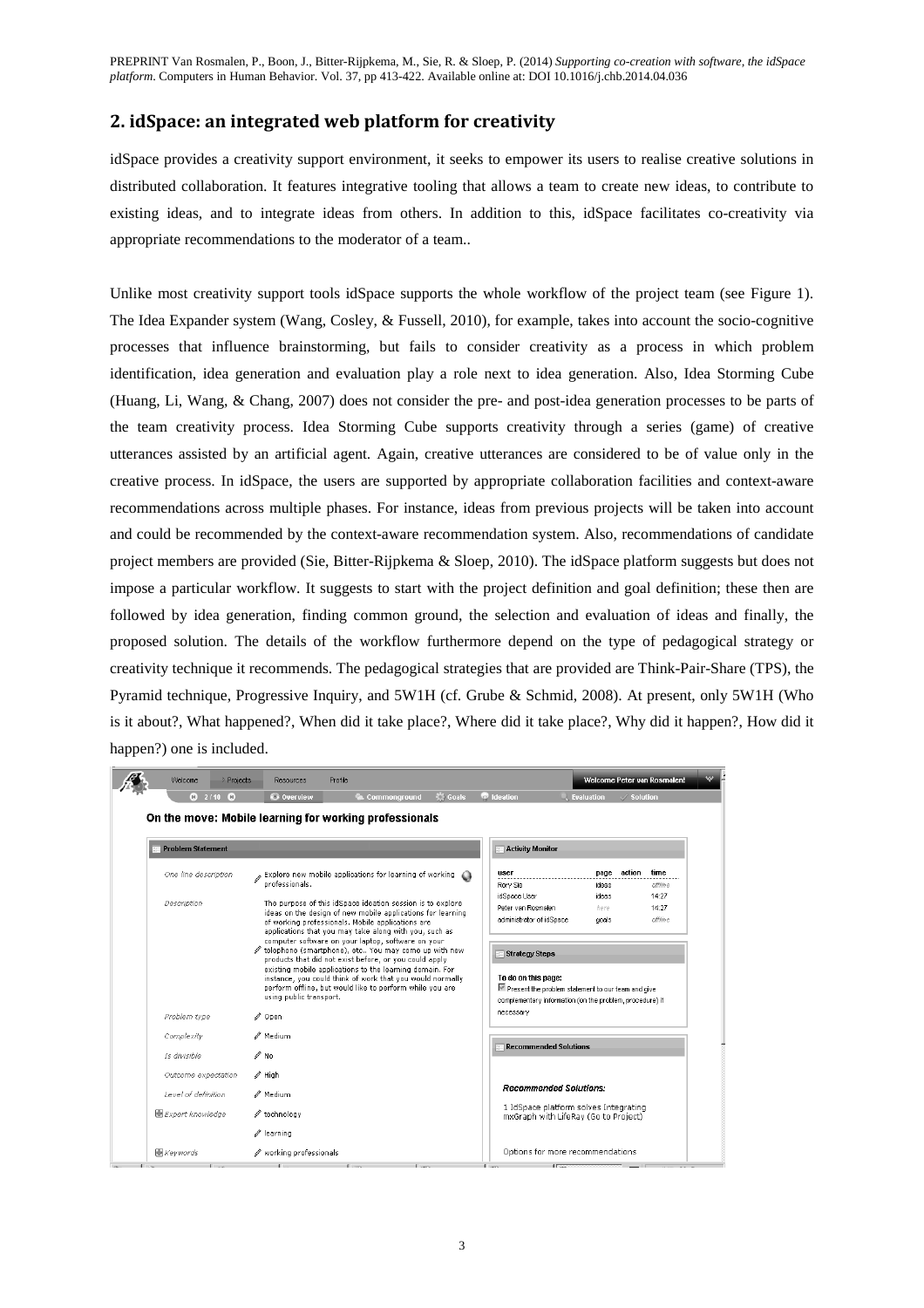Figure 1. Workflow visualization idSpace: below the main menu bar each of the main steps (overview to solution) of the workflow can be accessed directly; alternatively, the user can go through the steps one by one.

As an environment for creativity, "ideas" form the primitive building blocks of the system. They may come in various forms and may comprise conventional ideas or resources (links to text, images, video, etc.). Also, an idea may be the answer to a question generated by a creativity technique. For instance, 5W1H may help you expand your set of ideas by asking you the question 'Why?'. Answering this question creates a new idea, linked to another idea by the link named 'Why? triggered by' (Figure 2).

Tooling enables expression of ideas and visualizes them in relation to other ideas via mind mapping functionalities. Ideas can be linked via semantic relationships and one can merge other or previously built conceptual networks of ideas with each other, as can be seen from Figure 2 (Shneiderman, 2007; Dolog, Lin, Grube, & Schmid, 2009). In this way one can link new ideas to existing idea networks and preserve the relationships among different viewpoints.

|   | - 12                  |                   |                   |                                                        |                             |             |                             |              |   |  |
|---|-----------------------|-------------------|-------------------|--------------------------------------------------------|-----------------------------|-------------|-----------------------------|--------------|---|--|
|   | Welcome               | <b>D</b> Projects | Resources         | Profile                                                |                             |             | Welcome Peter van Rosmalen! |              |   |  |
|   |                       | $O = 0.19$ $O$    | <b>C</b> Overview | <b>Commonground</b>                                    | teation<br><b>Coals</b>     |             | <sup>®</sup> , Evaluation   | Solution     |   |  |
|   |                       |                   |                   | On the move: Mobile learning for working professionals |                             |             |                             |              |   |  |
|   | $+$ (2) $\frac{1}{2}$ |                   |                   |                                                        | $\circledast$               |             |                             |              |   |  |
| n |                       |                   |                   | Connected: 0b up, 1.6Kb down                           | <b>Activity Monitor</b>     |             |                             |              | ٠ |  |
|   |                       |                   |                   |                                                        | user                        | page        | action                      | time         |   |  |
|   |                       |                   |                   |                                                        | Rory Sie                    | <b>Deve</b> |                             | offline      |   |  |
|   |                       |                   |                   |                                                        | idSpace User                | Ziere       |                             | offline      |   |  |
|   |                       |                   |                   |                                                        | Peter van Rosmalen          | bere        | Opened diagram              | 15:33        |   |  |
|   |                       |                   | Why?:trippered by | traveling & learning                                   | administrator of idSpace    | goals       |                             | offline      |   |  |
|   |                       | Innguage learning |                   |                                                        | <b>Idea</b> properties      |             |                             |              |   |  |
|   |                       |                   |                   | Why?:triggered by                                      |                             |             |                             |              |   |  |
|   |                       |                   |                   |                                                        | <b>Technique statements</b> |             |                             |              |   |  |
|   |                       |                   |                   | minerals detection & identification                    | SW1H Who?                   |             |                             |              |   |  |
|   |                       |                   |                   |                                                        | Who? =<br>Set statement     |             |                             |              |   |  |
|   |                       |                   |                   |                                                        | <b>Reason Portlet</b>       |             |                             |              |   |  |
|   |                       |                   |                   |                                                        |                             |             |                             | $\mathbb{A}$ |   |  |
|   |                       |                   |                   |                                                        |                             |             |                             |              |   |  |
|   |                       |                   |                   |                                                        |                             |             |                             |              |   |  |
|   |                       |                   |                   |                                                        |                             |             |                             |              |   |  |
|   |                       |                   |                   |                                                        | Modify<br>Accept            | Reject      |                             |              |   |  |

Figure 2. The 'Ideation' screen in which ideas can be generated, linked and expanded. Mind mapping features are offered, and an overview of current active team members is shown.

Ideas arise in a context. Therefore, idSpace features a context awareness mechanism (depicted in Figure 3). It provides relevant suggestions to the users. Based on available information on earlier and other projects, the team moderator receives suggestions for relevant resources or people, one can ask for advice or add to the team, because of their expertise for the project under investigation. More detailed, such a recommendation is based on what the system knows about the current state of the project, the information it holds about people, creativity techniques and strategies (Sielis, Tzanavari, & Papadopoulos, 2009).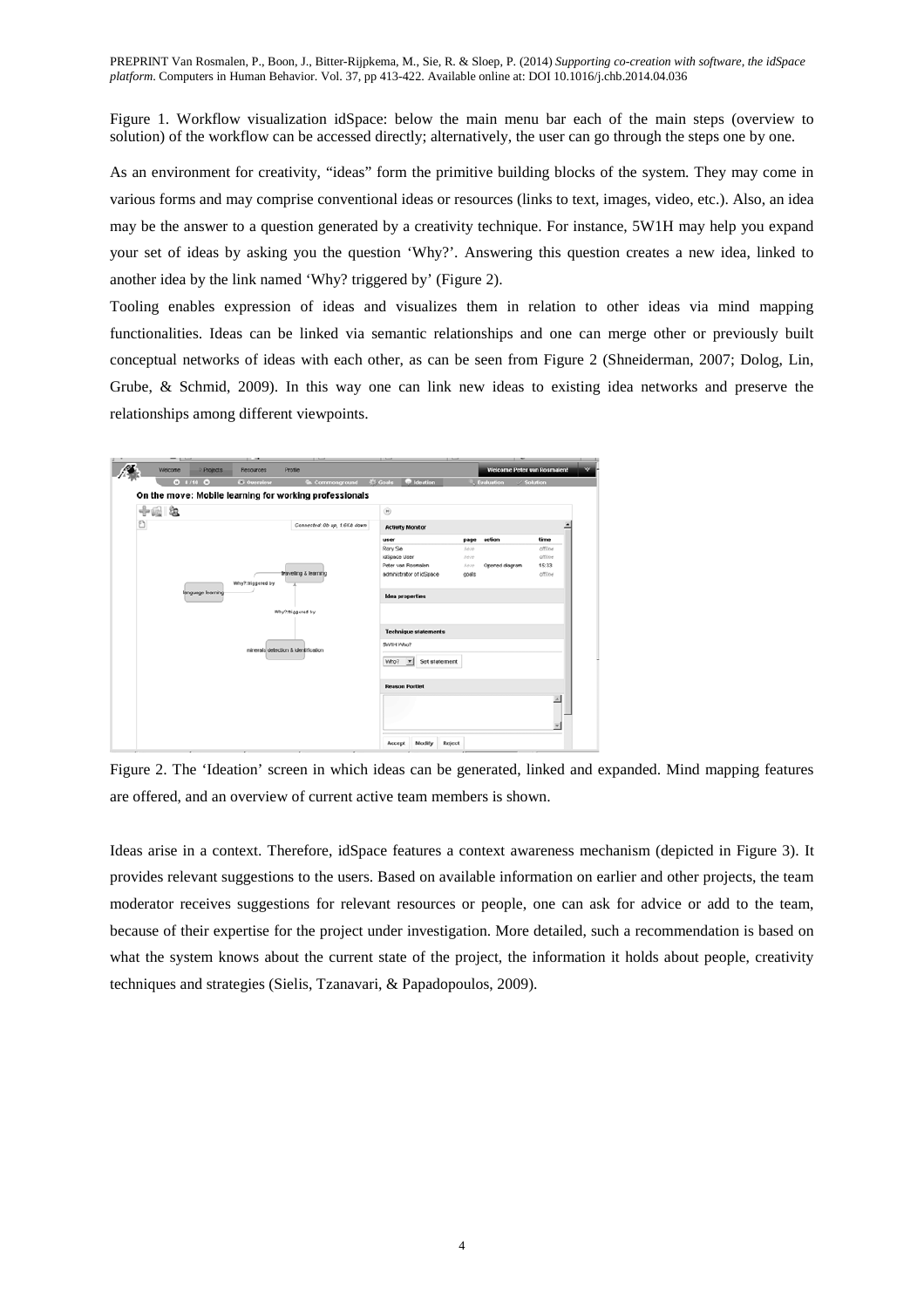

Figure 3. idSpace recommendation of relevant people.

Creativity thrives in multidisciplinary teams, we already established. This, however, implies that common grounding is an inevitable part of any collaborative creative process. In turn, this requires that the various participants to the creative process fill in the gaps in their current understanding, in short, learn. Learning, that is acquiring existing but not necessarily assimilated knowledge, is also needed to venture into novel territory when looking for creative solutions to problems. For these reasons, idSpace also issues pedagogy-based recommendations. Aimed at a team's learning and knowledge building for optimal creative problem solving we refer to this as KS4CC (knowledge support strategies for co-creativity) (Bitter-Rijpkema et al., 2011). They offer tailored advice to the moderator, suggesting actions to take to enhance integrated collaboration, knowledge building and creative processes. Thanks to the context-awareness functionalities, which keep track of the actual state of affairs, idSpace selects suggestions for strategies that help organise the collaborative learning processes. This includes the selection and deployment of appropriate creativity strategy (i.e. matching the actual team situation and the problem at stake). In this way the system makes the team and the moderator aware of the relevant creativity techniques available for their situation. A specific quality of idSpace is that the system not only provides support to – for example – the idea generation phase, by visualising the relation of ideas generated in mind-map format, but it also provides dedicated advice for the selection and actual implementation of the most appropriate creativity technique (Grube & Schmid, 2008).

Figure 4 provides an example of such a recommendation. Note that the recommendation of a creativity technique, collaboration strategy or a learning strategy has to take several context dimensions into account.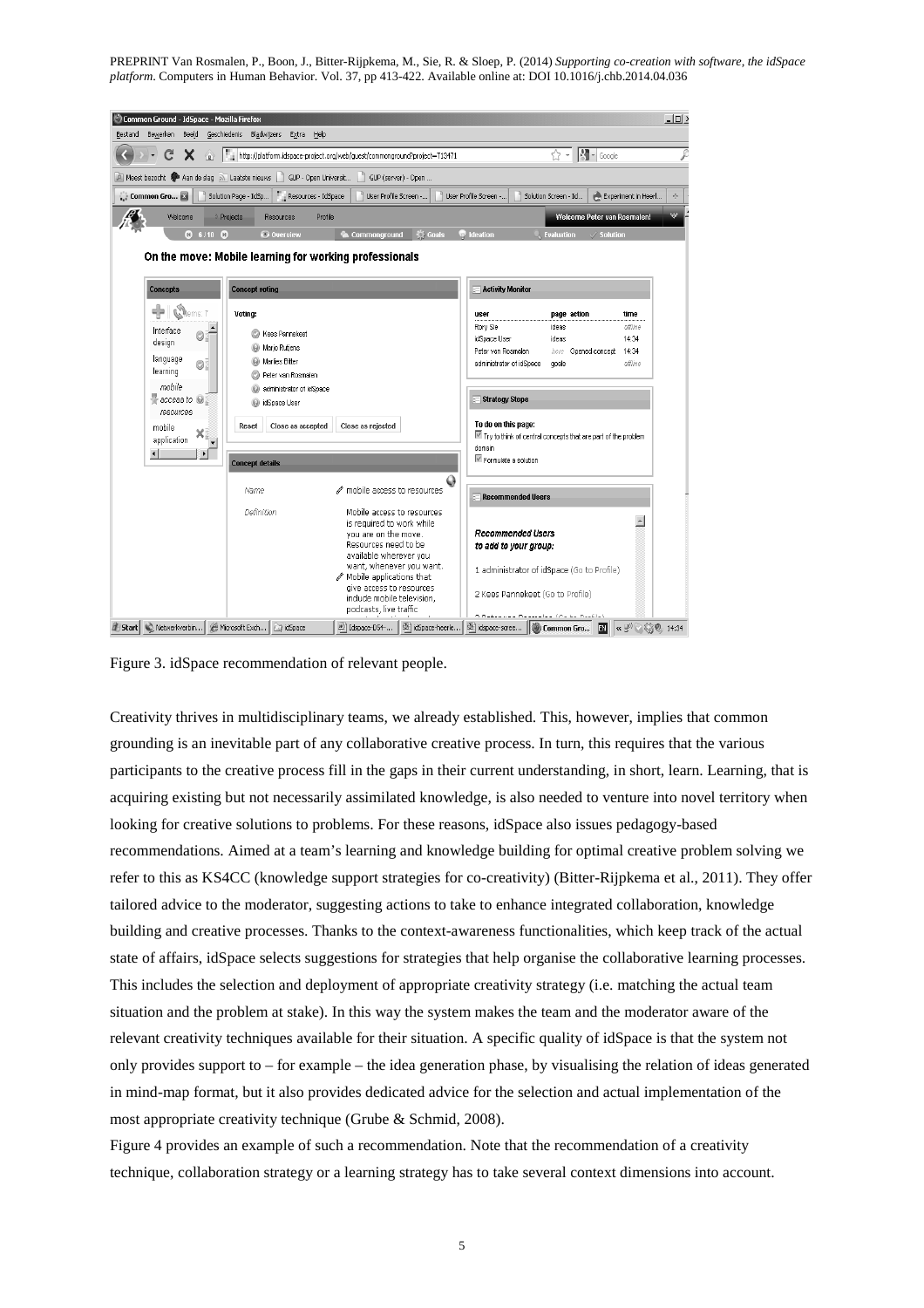Problem's characteristics (see figure 1) contribute to suggest a certain recommendation. The Jigsaw method (Clarke, 1994; Dimitriadis, McAndrew, Conole, & Makriyannis, 2009) with its suggestion to first investigate sub-problems in sub-groups, brings together team members with the same role in a temporary "expert group" before the final overall integration to solve the whole problem. It requires that the problem is divisible into subproblems. Also, a team's experience with the Jigsaw method influences the recommendation of this method. If the team members have no prior experience with this method, then Jigsaw is unlikely to show up amongst the top recommendations of techniques.

| <b>Current technique</b>    | <b>Technique details</b> |                                    |  |
|-----------------------------|--------------------------|------------------------------------|--|
| 5W1H                        |                          | Use 5W1H for this project? Confirm |  |
| <b>Available Techniques</b> | Name                     | 5W1H                               |  |
| Ò<br>techniques: 5          | One line description     |                                    |  |
| \$5W1H                      | Description              | 1. What¿?<br>2. What else?         |  |
| Context Map                 |                          | 3. Why?                            |  |
| Problem statement           |                          | 4. Why not?<br>5. Who?             |  |
| Purposing                   |                          | 6. Who else?                       |  |
| <b>SCAMPER</b>              |                          | 7. Which?<br>8. Which other?       |  |
|                             |                          | 9. When?<br>10. Where?             |  |
|                             |                          | 11. How?                           |  |
|                             |                          |                                    |  |

Figure 4. Example of a recommendation for a specific strategy (in this case the use of the 5W1H strategy)

In short, the idSpace platform has been designed to enable effective co-creativity. To that end, it combines various tools, which provide suggestions to optimise collaborative work and learning. It suggests a creativity strategy suited to the team's problem at hand. The suggestions are heuristics-based and informed by the context awareness of the system.

# **3. Evaluating the idSpace prototype**

Taking into account the user-centric design approach and the platform's focus on creativity, the evaluation should be able to assess both the usability and the usefulness of the platform with regard to creativity support and bring its results as input into the design and development loop. The approach chosen started from a set of evaluation goals, each further elaborated in a set of measurements and measured (Basili, Caldiera & Rombach, 1994; Jordanous, 2012) in three different settings.

# *3.1 Evaluation goals*

The evaluation aimed to:

1. evaluate the effectiveness of the idSpace platform as a tool for supporting actively and in a context-aware manner the creation of new ideas.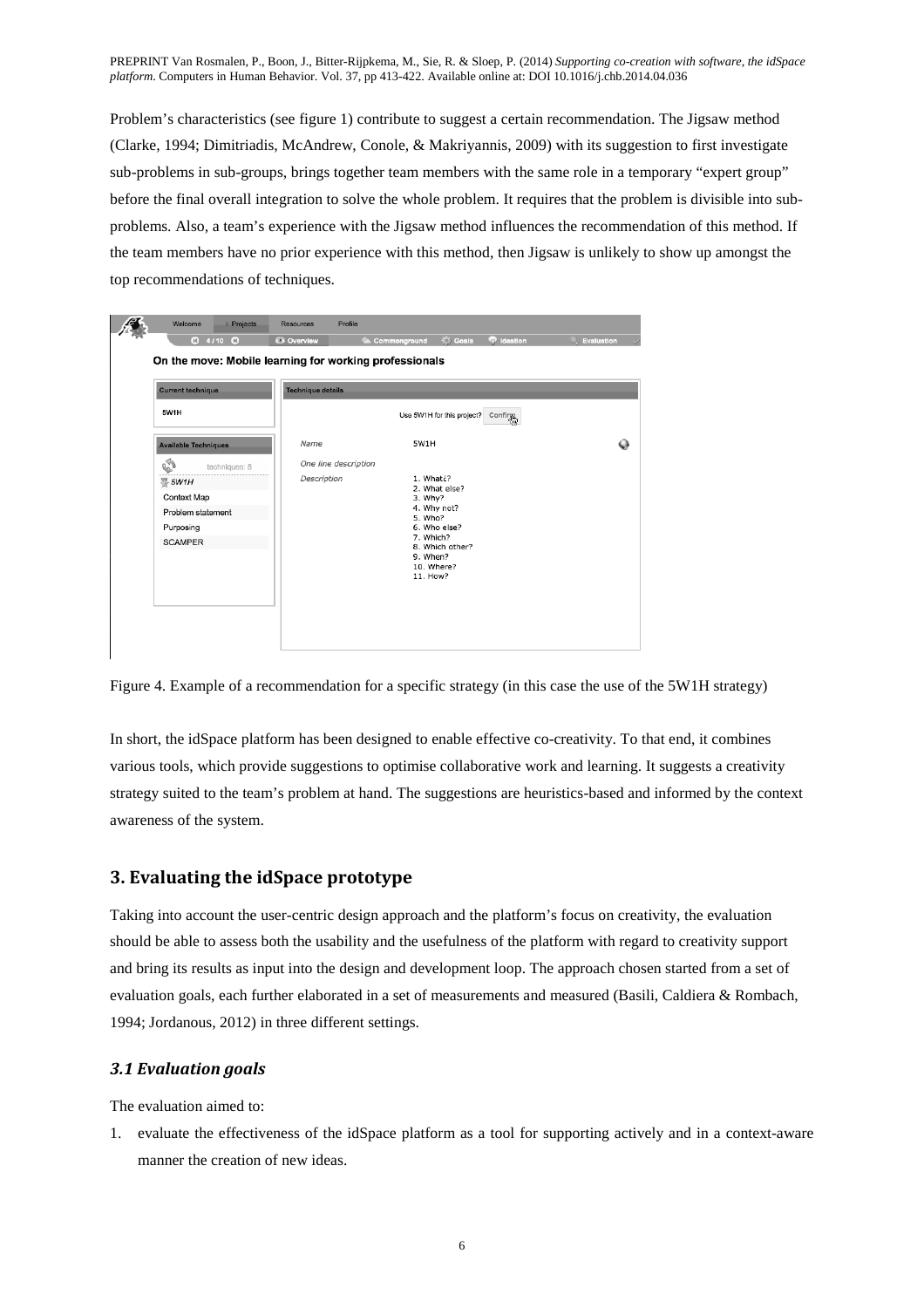- 2. evaluate the effectiveness of the idSpace platform as a tool for representation, storage, and management of ideas.
- 3. assess the usability of the idSpace platform's interfaces.
- 4. assess the user's experience with the interaction.
- 5. identify any specific problems with the idSpace platform.

The first two goals primarily focus on the functionality offered, i.e. to what extent did the platform achieve its objective to support actively and in a context-aware manner the creation of new ideas. The latter three mainly concentrate on usability aspects and user acceptance, given the widely accepted notion that technology acceptance is determined by the combination of perceived usefulness and perceived ease of use of the technology offered (Davis, 1993; Yi & Hwang, 2003). We opted to carry out an expert and a user evaluation concurrently. In this way, we could obtain their possibly different viewpoints at the same time. In our perspective the advantage of having a complete picture of strengths and weaknesses of the platform was more important than the risk to trouble the user unnecessarily with system flaws. It would allow us to select and prioritise changes based on an integrated instead of a waterfall-like perspective. The expert evaluation was split in two parts: a heuristic evaluation concentrating on usability aspects, both general and creativity and collaboration specific, and a test claim validation focussing on the functionality offered. The user-centred evaluation focussed on both aspects. In summary the evaluation methods selected were as follows:

- 1. A heuristic evaluation comparing the platform with commonly accepted, usability heuristics.
- 2. A test claim validation comparing the platform with its original design.
- 3. A set of case studies to study the users' perception both on perceived usefulness and ease of use.

Having defined our evaluation goals and our evaluation methods (for a complete description see idSpace Deliverable D5.4 & D5.5, 2010), we proceeded to elaborate the details for each of the methods selected, utilizing, in line with the project's phase, a mainly qualitative research design. As stipulated earlier, the leading principle of evaluation was to generate data that can be used in a summative way, enhancing a shared understanding by the team members for the future directions to be taken.

### 3.2 Method and data

In line with the design-based, user-centred approach followed, the ideas about the design of the evaluation framework developed during the project. Most important was the insight that the collaboration of technical experts and scientists in the context of the user-centred design would lead to a practice of formal and informal evaluative feedback. This resulted in a large interest of participants in both the evaluation method and the results on the one hand. On the other hand, it created a strong consensus on the outcomes of the project. We assumed that artefacts such as for example the storyboard suggested a common view about the outcomes of the project. However, at the time of the delivery of the project this common view turned out not to be that obvious or simple to use. For the evaluation perspective this lead to the decision to use a combined method, using an expert-based, i.e. a heuristic evaluation and a test claim validation, and a user evaluation at the same time, to gather information allowing a view as complete as possible. This would allow advising on a next version of the prototype from a complete, formal and empirically sound perspective.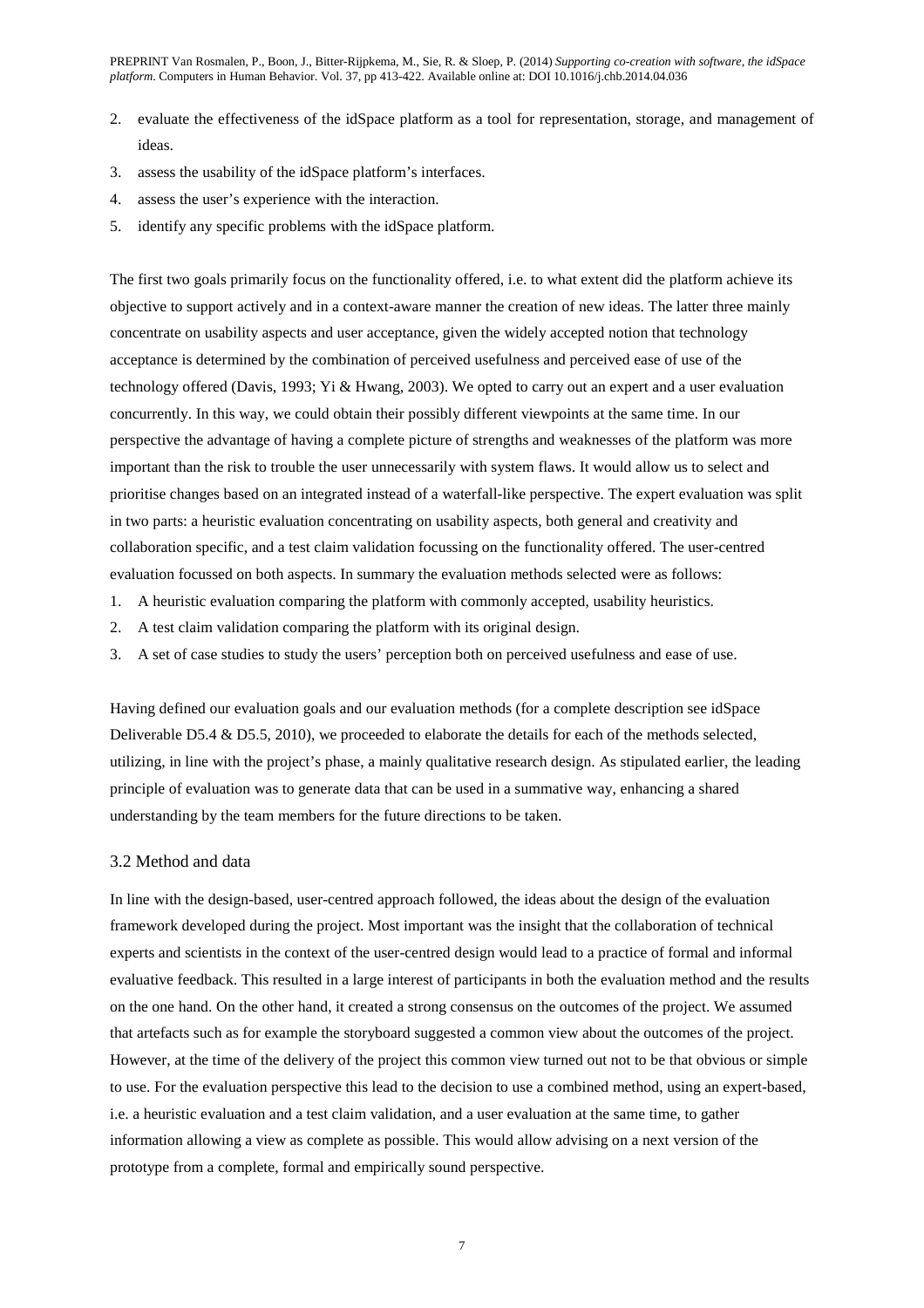## 3.2.1 Heuristic evaluation

The main goal of the heuristic evaluation was to examine the interface and to judge its compliance with recognized usability heuristics in order to find usability problems in the design so that they could be addressed as part of the iterative design and development process. The heuristic evaluation was carried out by three experts in human computer interaction (HCI), who examined the interface and judged its compliance with recognized usability principles (guidelines, heuristics, checklists). The experts had a background in HCI design and development, usability testing and creative collaborative processes,. They had not been involved in the development of idSpace. The experts evaluated the idSpace platform based on compliance with the following set of 19 heuristics or guidelines:

- Usability Heuristics (Nielsen, 1994). They resulted from studies of practical applications in various contexts and give ten rules of thumb, e.g. "the system should always keep users informed about what is going on through appropriate feedback within reasonable time".
- Heuristics for Creativity Support Tools. They (3) came from theoretical work and practical studies on how to support creativity in design (Warr, 2007). An example is: "Does the tool support the creation of new externalisations – divergent thinking?"
- Design Heuristics for Computer Supported Collaborative Creativity. Herrmann (2009) formulated five Computer Supported Collaborative Work (CSCW) -oriented design heuristics for collaborative creativity. These domain-independent heuristics focus on collaboration support in heterogeneous teams and are used to facilitate creative collaboration, to improve CSCW features, and to compare different settings of creativity support, for instance smooth transitions between different modes of creative collaboration.
- Interference Protection. Concurrent activity is common in a shared workspace such as idSpace; however, it also introduces the potential for conflict. Baker, Greenberg, & Gutwin (2001) argued that users should be protected from inadvertently interfering with work that others are doing, or altering or destroying work that others have done.

Three factors of severity were considered for each usability problem and combined into a single rating (a 5 point rating scale starting with  $0 =$  "no problem" to  $4 =$  "imperative to fix") as an overall assessment of each problem:

- Frequency with which the problem occurred was it common or rare.
- Impact of the problem was it difficult or easy for the users to overcome.
- Persistence of the problem was it a one-time problem that users could overcome or would users repeatedly be bothered by it.

### 3.2.2 Test Claim Validation

The main objective of the test claim validation was to validate to what extent the platform complied with the original set of core functions that had been identified in the idSpace user requirement analysis (idSpace Deliverable 5.1, 2008; Bitter-Rijpkema, Pannekeet, & Rutjens, 2009; Dolog et al., 2009; idSpace Deliverable D4.3, 2009) as compared to what was expected and agreed for this version. The user requirement baseline identified a set of essential functions that the platform had to cover in order to support actively and in a contextaware manner the creation of new ideas. For validating the compliance of the idSpace platform with those test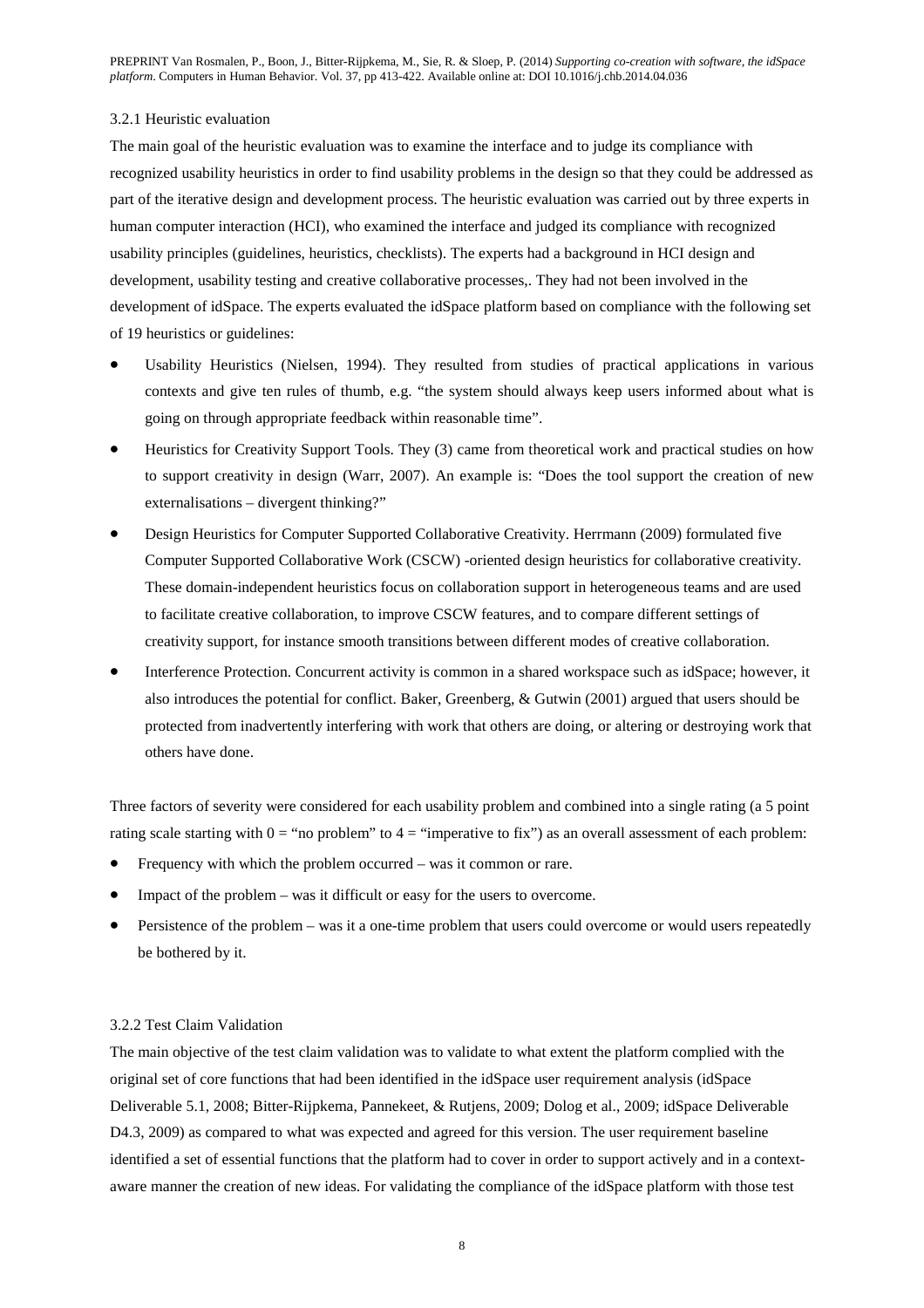claims a compliance matrix (Table 1) was available to track and score the compliance. For each requirement applicable the status (compliant, partially compliant, not compliant, compliance cannot be assed so far), the method used (Inspection, Analysis or Test) and a comment for each score for further explanation, can be given. Table 2 gives a sample of the most characteristic user requirements, derived from the matrix, to allow an impression of the idSpace platform.

| Claim | Description                                                                                           | User         | <b>Status</b> | Method |   |   | Comments |
|-------|-------------------------------------------------------------------------------------------------------|--------------|---------------|--------|---|---|----------|
|       |                                                                                                       | Requirements |               |        | A | T |          |
| C1    | The idSpace platform allows users to formulate and clarify the problem to solve:                      |              |               |        |   |   |          |
|       | The platform shall have an<br>assistant, template, or form for the<br>easy definition of the problem. | $UR-1.1$     |               |        |   |   |          |

Table 1. Example of the compliance matrix (idSpace Deliverable D5.4 & D5.5 – pp48-57, 2010).

Table 2. A selection of the idSpace-specific user requirements and status (for the complete set see idSpace Deliverable D5.4 & D5.5 – pp48-57, 2010). C = Compliant, PC = Partially Compliant, NC = Not Compliant.

| Claim          | Description                                                                                                                                                   | <b>Status</b>  |
|----------------|---------------------------------------------------------------------------------------------------------------------------------------------------------------|----------------|
| C <sub>1</sub> | The idSpace platform allows users to formulate and clarify the problem to solve:                                                                              |                |
|                | The platform shall have an assistant, template, or form for the easy definition of the problem.                                                               | $\mathcal{C}$  |
|                | The system shall implement techniques like the Prime Objective technique to achieve goal clarity.                                                             | $\mathcal{C}$  |
| C <sub>2</sub> | The idSpace platform supports creation of a user team:                                                                                                        |                |
|                | During the invitation of participants to an ideation session, the system shall be able to propose<br>experts with a profile relevant to the specific session. | NC             |
| C <sub>3</sub> | The idSpace platform provides context and additional material for the ideation session:                                                                       |                |
|                | The system shall be able to suggest on demand ideation techniques during the ideation session.                                                                | NC             |
|                | During the ideation session the system shall provide contextually relevant associations.                                                                      | PC             |
| C6             | The idSpace platform offers appropriate creativity techniques:                                                                                                |                |
|                | The system shall offer a number of appropriate creativity techniques.                                                                                         | PC             |
| C8             | The idSpace platform supports the participants in sharing ideas:                                                                                              |                |
|                | The system shall support the commenting and critique of ideas.                                                                                                | $\overline{C}$ |
| C10            | The idSpace platform allows to post-process the outcome of the session:                                                                                       |                |
|                | It shall be possible to integrate past ideation outcomes with future ones.                                                                                    | PC             |
| C11            | The idSpace platform supports evaluation of ideas:                                                                                                            |                |
|                | For the evaluation of ideas, the system shall support the rating and ranking of ideas.                                                                        | PC             |
| C12            | The idSpace platform is accessible via web browser:                                                                                                           |                |
|                | The system shall be accessible using a web browser.                                                                                                           | $\mathsf{C}$   |
| C15            | The idSpace platform integrates creativity techniques:                                                                                                        |                |
|                | The system shall provide implementation of different creativity techniques                                                                                    | $\mathcal{C}$  |
| C16            | The idSpace platform allows collaborative learning:                                                                                                           |                |
|                | The system shall allow collaborative learning.                                                                                                                | PC             |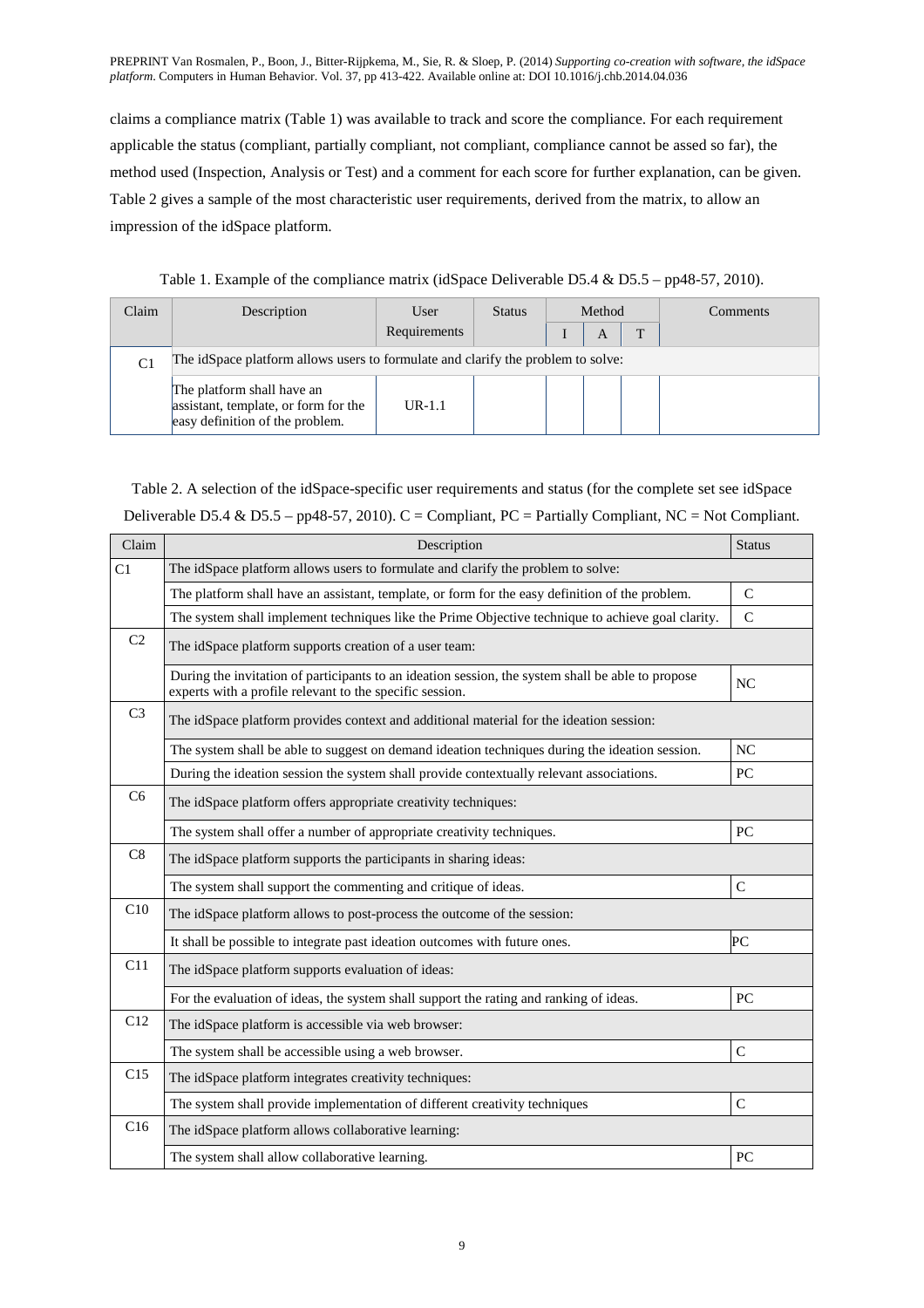| C <sub>20</sub> | An exhaustive user manual is available.                                                                                                      |  |  |  |  |
|-----------------|----------------------------------------------------------------------------------------------------------------------------------------------|--|--|--|--|
|                 | The system shall offer step by step guidelines for the available tools.                                                                      |  |  |  |  |
| C22             | The idSpace platform provides contextual help and FAQ:                                                                                       |  |  |  |  |
|                 | The platform shall be able to provide contextual help and FAQs on each step and throughout all<br>possible situations the user can get into. |  |  |  |  |

## **3.2.3 User Evaluation**

The main objective of the user trials was to study the users' perception both on the idSpace platform's perceived usefulness and ease of use, focusing on the five aforementioned evaluation goals (cf. Section 3.1). All partners were involved in the organisation and execution of one or more case studies either as observer or as evaluation leader. In order to make the goals operational and measurable, evaluation criteria and test claims were formulated focusing on different key usability, functional and operational aspects of the platform. Both qualitative and quantitative measures of effectiveness, efficiency, learnability, flexibility and user satisfaction were used in the evaluation. To prepare the necessary metrics, we used an approach inspired by the "The Goal Question Metric Method" of Basili, Caldiera, and Rombach (1994), which offers a systematic, stepwise transformation of evaluation goals into metrics. This resulted in fifteen questions with in total 40 metrics for the five evaluation goals (Table 3). The following data were collected:

- A background questionnaire. This questionnaire included general questions about e.g. age, study, work and gender and creativity specific questions, e.g. experience with creativity techniques and tools.
- A post-test questionnaire. It was organised around three issues, i.e. user interface (e.g. "I always knew how to use the creativity techniques"), functionality (e.g. "the context-sensitive support – i.e. recommendations – is crucial to ideation") and pedagogical strategies (e.g. "Over time, my partner(s) and I came to share more and more ideas") and contained 55 rating scale questions and 7 open questions (e.g. "how would you estimate the impact using idSpace in terms of creativity or creative thinking").
- Observer notes. Each session was monitored by a dedicated observer who took notes on the progress made with the scenarios and the way the participants accomplished their tasks.
- System (session) data. The results of the session were available for inspection and analysis. The session data gave access to measurements such as 'ideas generated' and 'ideas accepted' which are used in the evaluation of related systems such as the Idea Storming Cube (Huang, Yeh, Li, & Chang, 2010).

Each of the user studies followed a similar, fixed setup:

- User received, in advance, a briefing package with background information on idSpace, the evaluation, and the background questionnaire;
- User received, as part of the evaluation, an introduction to idSpace and its system;
- User followed a scenario with six pre-designed tasks covering the main functionality of the system in a realistic set-up focusing on a group specific problem statement. The tasks consisted of (1) creating a User Profile; (2) creating a Project; (3) creating Common Ground; (4) setting Goals; (5) Performing an Ideation Session and (6) finding a Solution. They included all relevant activities that are part of idSpace, i.e. setting-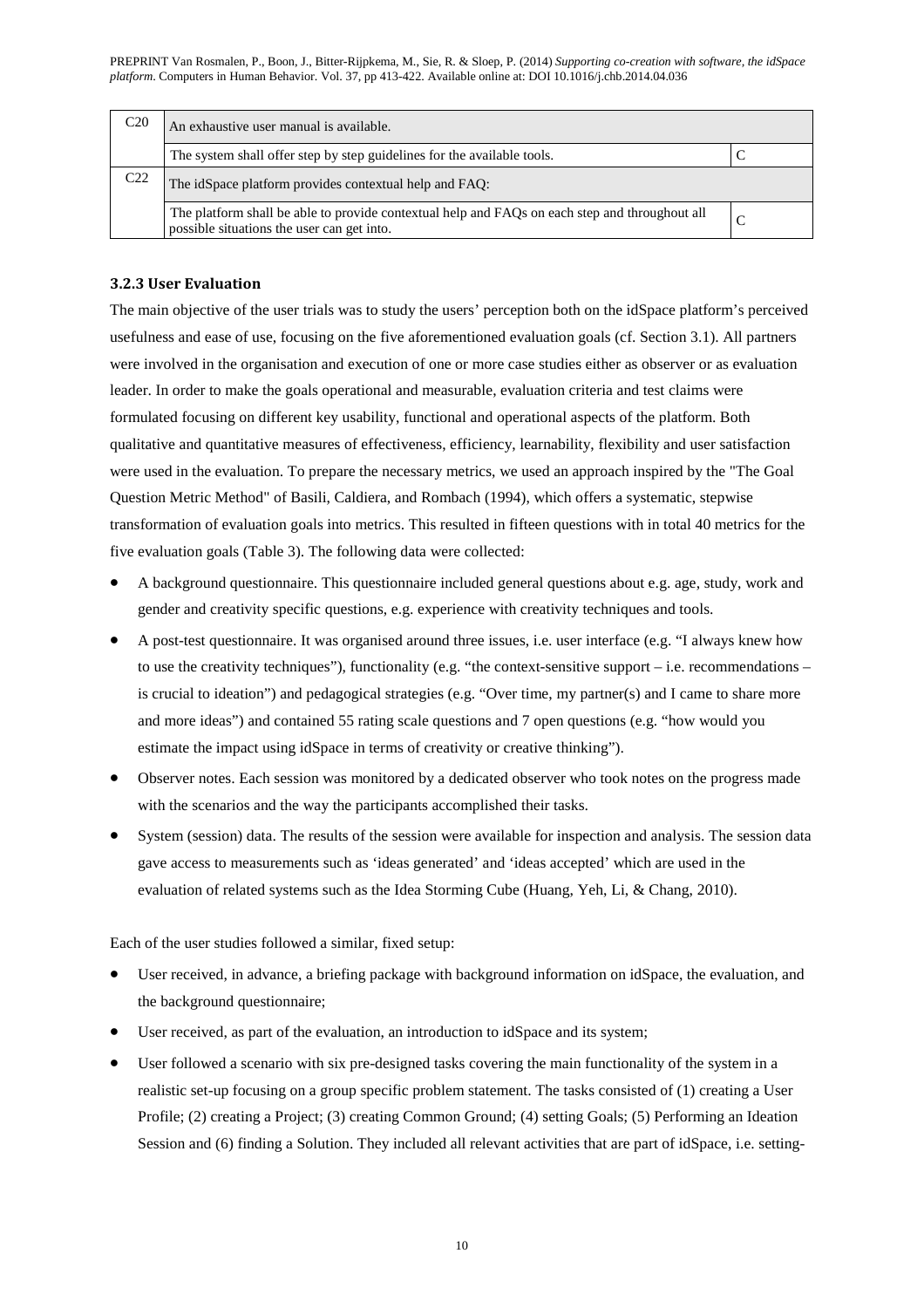up and administrating an ideation session; creating new ideas; exchanging ideas and sharing knowledge; elaboration of ideas (storing ideas, reusing and reworking them) and finally, evaluating and selecting ideas.

Table 3. Some examples of the questions connected to the evaluation goals and their metrics (for the complete set see idSpace Deliverable D5.4 & D5.5 – pp19-21, 2010).

| Goal G1 | Purpose         |     | To evaluate the effectiveness of the idSpace system                                 |
|---------|-----------------|-----|-------------------------------------------------------------------------------------|
|         | Issue           |     | for supporting in a context-aware manner                                            |
|         | Object          |     | the creation of new ideas                                                           |
|         | Viewpoint       |     | from the viewpoint of the end-user.                                                 |
|         | Question        |     | Q1 Does id Space provide all information and tooling to create new ideas?           |
|         | Metric          |     | M1Number of ideas generated per test session                                        |
|         |                 |     | M2Number of missing features identified by user                                     |
|         |                 |     | M3Subjective user feedback.                                                         |
|         | Question        |     | Q4Does the Context Awareness support enhances the creativity process?               |
|         | Metric          |     | M7Number of recommendations made by idSpace                                         |
|         |                 |     | M8Number of accepted recommendations.                                               |
|         |                 |     | M9Percentage of accepted recommendations                                            |
|         |                 |     | M10Number of new ideas after recommendation.                                        |
|         |                 |     | M11Subjective user feedback.                                                        |
|         |                 |     |                                                                                     |
| Goal G3 | Purpose         |     | To assess                                                                           |
|         | Issue<br>Object |     | the idSpace system's interfaces                                                     |
|         | Viewpoint       |     | usability<br>from the viewpoint of the end-user.                                    |
|         |                 |     | Is the information presented in a manner that minimizes user cognitive load and     |
|         | <b>Ouestion</b> | O10 | maximizes information fusion?                                                       |
|         | Metric          |     | M <sub>27</sub> User ratings for workload.                                          |
|         | Question        |     | $O(1)$ Do the means of interaction provided by idSpace for the user require minimal |

| <b>Ouestion</b> | $_{21}$ , Do the means of interaction provided by idSpace for the user require minimal<br>$Q11$ <sup><math>\frac{Q1}{\pi}</math></sup> $\frac{Q11}{\pi}$ |
|-----------------|----------------------------------------------------------------------------------------------------------------------------------------------------------|
| Metric          | M28Duration of training.                                                                                                                                 |
|                 | M29User ratings for learnability.                                                                                                                        |
|                 | M30Number of time assistance is required.                                                                                                                |

# **4. Results**

# 4.1 Heuristic evaluation

The outcome of the heuristic evaluation concentrated on identifying and prioritising issues connected with the usability of the platform. The heuristics selected, focused the evaluator's attention as they worked their way through the system, executing a set of predefined user tasks, using their expertise to role-play the behaviour of the users. The experts exchanged and discussed their findings in a debriefing session. All results were aggregated and compiled in one final table. In total 19 heuristics were taken into account, the evaluation resulted in "imperative to fix" issues for each of the four kinds of heuristics:

• For usability (10 heuristics) a total of 61 issues, 27 of severity 4, were identified that violated the general usability heuristics indicating that the interface of the system needs a careful redesign both with regard to the usage of terminology, the use of more common interface elements, as with regard to the overall screen and portlet design.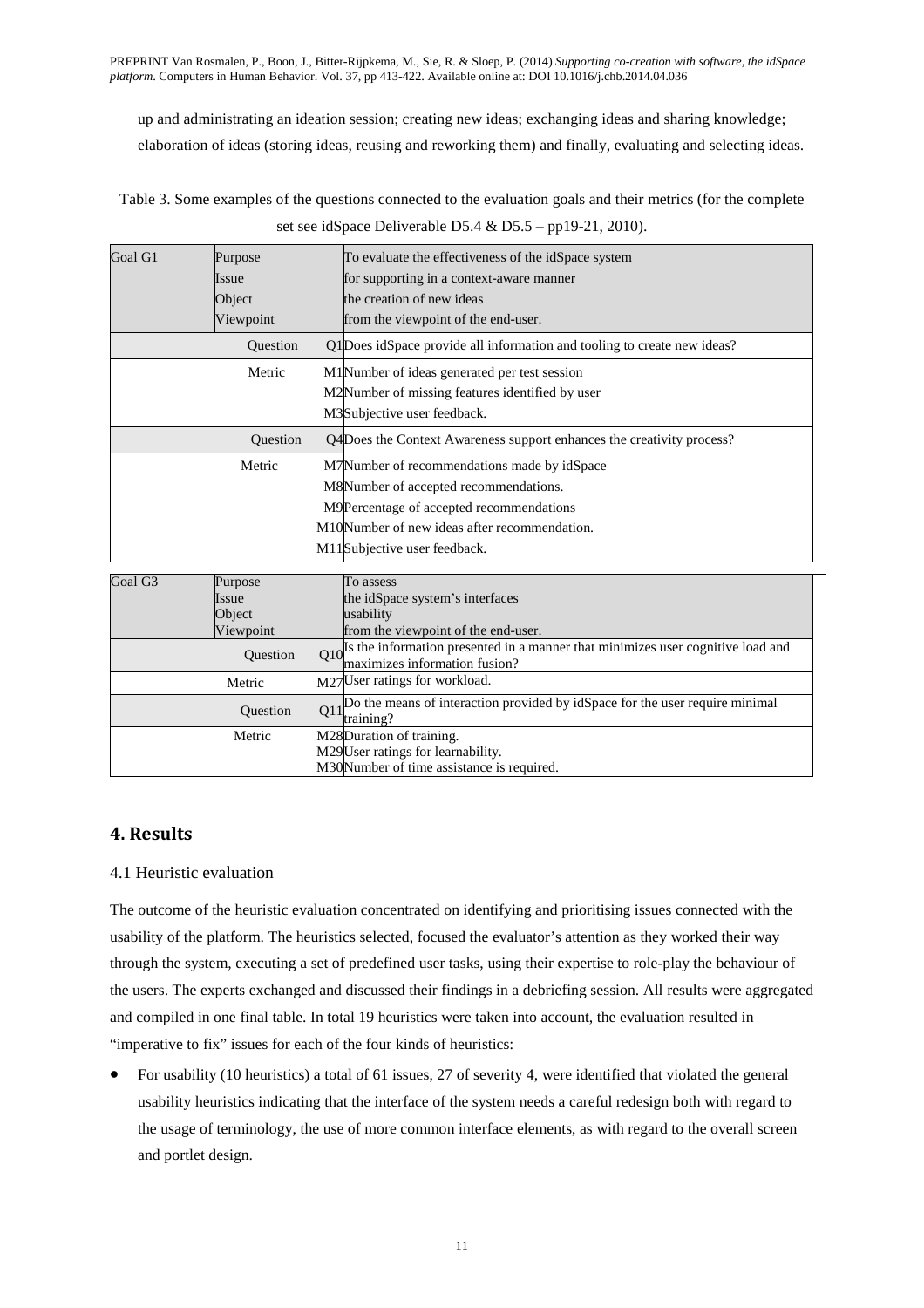- For creativity support (3 heuristics), ten issues, 3 of severity 4, have been identified that violated the heuristics for creativity support tools. They include errors while saving the results of a session and to move data between parts of the system.
- For Computer Supported Collaborative Creativity (5 design heuristics), 9 issues, 1 of severity 4, were identified. The idea associations in the ideas diagram are (at least visually) lost. Also, it is not possible to add illustrative background materials.
- Finally, 2 issues, each of severity 4, have been identified that violated the heuristic for data protection. There is no protection at the system level for loss of data due to co-editing of shared objects. Therefore users will need to fall back on social appointments for editing on data in shared objects.

# 4.2 Test Claim Validation

The objective of the test claim validation was to evaluate the functionality offered by the system, i.e. to what extent the available release of idSpace was compliant with the user requirements baseline (see idSpace Deliverable 5.1, 2008). An important part of the idSpace user requirement baseline should be covered by the validated release. For validating the compliance of the idSpace platform with those test claims, a system walkthrough was performed by two evaluators. The evaluators were familiar with the idSpace requirements.

A total number of 23 test claims covering 50 different user requirements were investigated by the two experts. Of those, 46% (23) were considered compliant, while 24% (12) only partially complied and 30% (15) did not comply at all. Table 2 gives an overview of a selection of the claims assessed and the resulting status. Compliancy to the user requirements was mainly found in the areas of sharing ideas, supporting evaluation and for some technical aspects of the system. The validation exercise and obtained results showed that the system, even though it was compliant with 23 requirements, was partially or non compliant with a significant number of requirements including requirements that were considered core functionality including the provision of contextual awareness, integration of appropriate creativity techniques, post-processing of ideation outcomes and supporting effective communication and exchange between participants. In addition, the validation indicated that part of the core functionality may have to be reconsidered. Some of the requirements, e.g. related to communication may be unnecessarily ambitious because of existing, widely available, good alternatives such as forum, email or Skype.

### 4.3 User evaluation

The system was trialled in six user studies with in total thirty users, representative of the idSpace end-user community. All users had completed an academic study; the majority claimed to have experience in at least one creativity technique and to have at least some experience in distributed sessions. Two of the six groups consisted of members of different organizations, not knowing each other in advance, so working on different locations. The other four teams consisted of members of one organization. The pedagogical strategies selected ranged from TPS, Pyramid to Progressive Inquiry. From the creativity techniques only 5W1H was selected. All sessions made use of Skype – in addition to the idSpace system – to support the communication. Finally, a variety of problem statements was addressed. For each group, in advance, a realistic, challenging problem statement was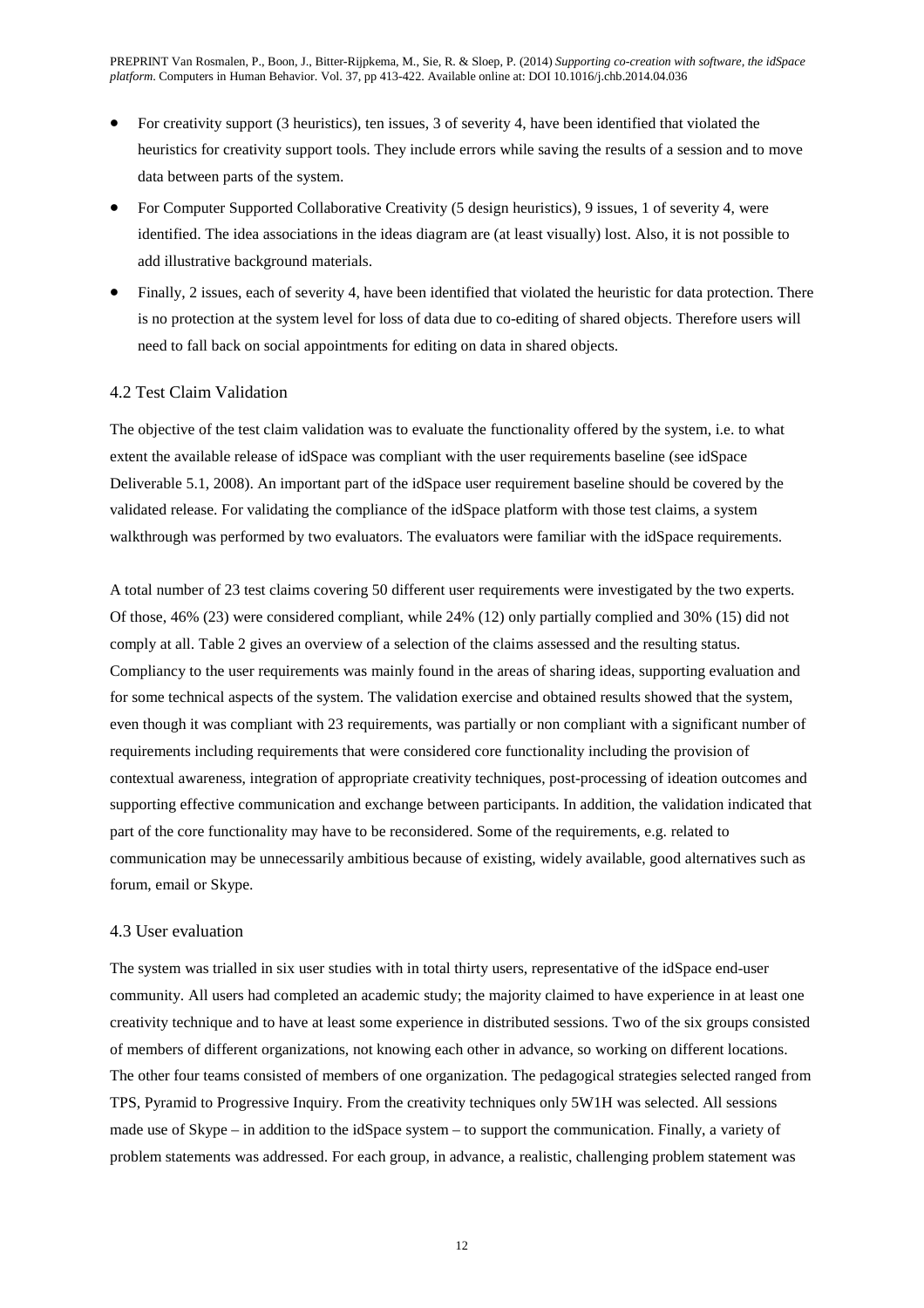defined related to the groups' background. This resulted in three business and three research oriented ideation sessions with the following problem statements to explore:

- New ideas for potential products or services of Company 1.
- Diversification strategies for the turnover of Company 2.
- New features for a software product owned and developed by Company 3.
- Themes and topics for the forthcoming TMRA (Topic Maps Research and Applications) conference.
- Ideas for FP7 ICT Call 6.
- New mobile applications for learning of working professionals.

The main objective of the user trials was to study the user performance and appreciation of the idSpace platform focusing on the five evaluation goals. Overall, the following aspects were identified as strong points of the platform:

- The access to the platform via the web without installation requirements, which was judged easy and straightforward.
- The structured, distributed and collaborative approach to ideation.

However, many small and big issues were identified in the user sessions that had a negative impact on the overall appreciation of the platform. The Post-Test Questionnaire centred around four major indicators of user experience, i.e., effectiveness, efficiency, learnability and user satisfaction indicated that on average – in line with the task observations – the score was negative for all criteria. Three sessions yielded clear negative results, two were moderately negative, whereas the outcomes of one session were neutral. The impact of idSpace on creativity and collaboration was undecided. Three sessions were positive and three negative about the impact of idSpace. As a result, overall, the evaluation goals were assessed as follows:

- The effectiveness of the idSpace platform as a tool for supporting actively and in a context-aware manner the creation of new ideas. The overall performance of the users pointed out that the idSpace platform was not (yet) effective. The users were able to create ideas and, on average, indicated that they appreciated the structured approach to ideation. Moreover, three of the sessions indicated a positive impact on the creativity and on collaboration. However, all users clearly suffered from errors and interface problems, which kept them from completing the ideation process.
- The effectiveness of the idSpace platform as a tool for representation, storage, and management of ideas. The representation, storage and management of ideas were only partly working. The users had to jump backward and forward to keep an overview. Sharing was difficult and there was no reporting of the achievements.
- The usability of the idSpace platform's interfaces. As discussed above the user interface did not suffice, parts of the functionality were not suitably organised within the platform and terminology was not clear, moreover, the support provided by idSpace was too limited.
- To identify any specific problems with the idSpace platform. System errors occurred and/or parts of the platform did not respond (in particular the contextual recommendation portlets).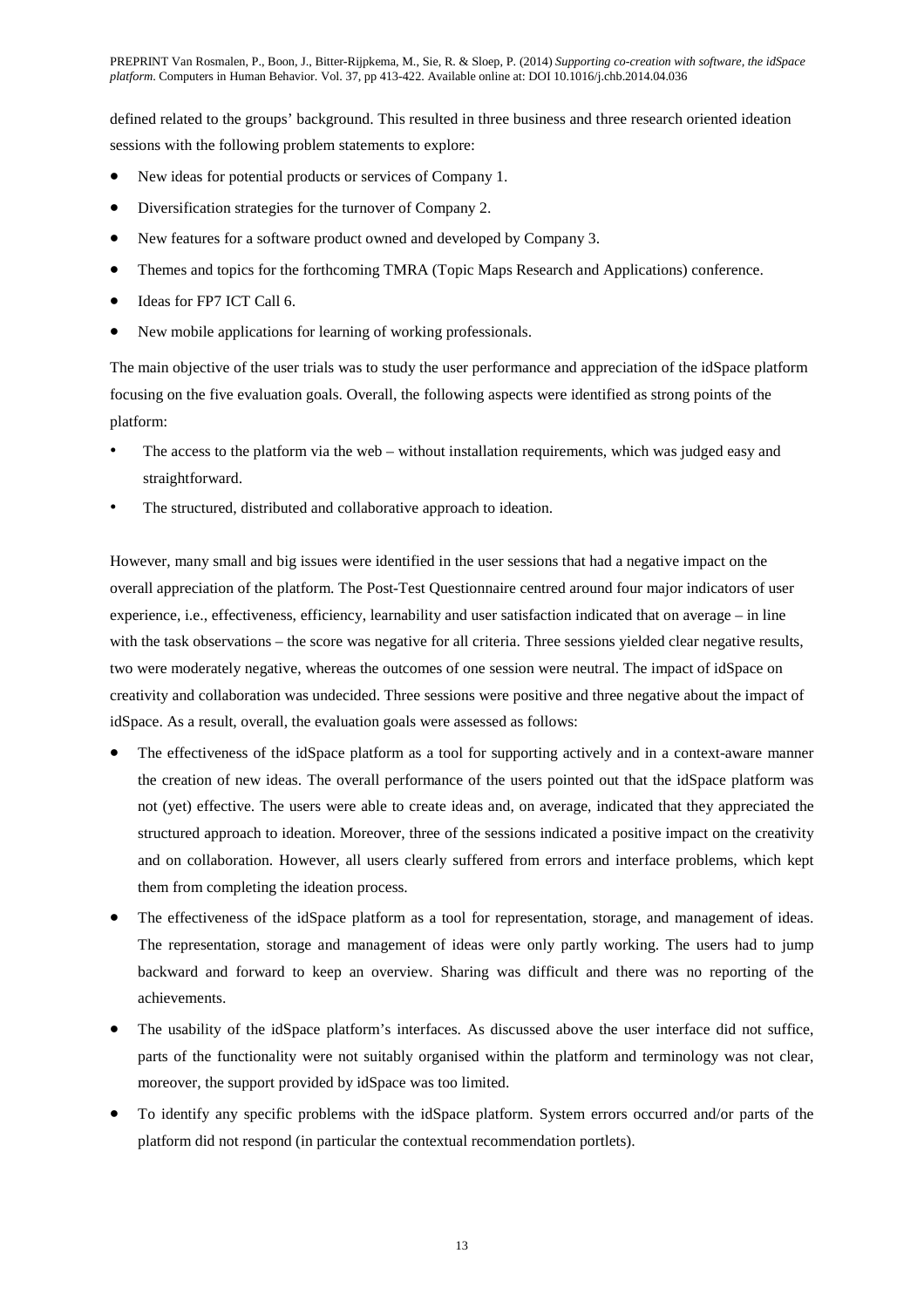- Finally, the user's experience with the interaction and the overall outcome of the user validation can probably be best summarised by two user quotes:
	- "I can feel that there is a potential for a useful tool to be developed to help ideation"
	- "The prototype nicely presents the core idea of the project. But there are many usability issues in the software and some logical problems in the ideation and solution screens"

So, despite the many errors and usability issues, the platform was perceived as potentially useful.

## **5. Discussion and conclusions**

The evaluation results of idSpace indicated that the users appreciated the access to the platform via the web – without installation requirements – and the structured, distributed and collaborative approach to ideation. However, many small and big issues were identified in the six user sessions, the heuristic evaluation and the test claim validation. Collectively, they had a strong negative impact on the overall appreciation of this release. The results indicated that each of the four major indicators of user experience, i.e., effectiveness, efficiency, learnability and user satisfaction scored negative. Whereas the first design iteration was successfully concluded with detailed shared storyboards description of the platform, this release of idSpace, typically, suffered from being the very first, fully integrated software version of the platform with as a result various loose ends, bugs and inconsistencies. Apparently, the complexity of the idSpace platform did not allow for a one step smooth integration.

Obviously, this lack of usability experienced may easily affect the evaluation of the purported creativity enhancing aspects of the platform Nevertheless the impact of idSpace on creativity and collaboration was perceived in half of the case studies as positive. The positive opinions were given by users who did not know each other in advance and, given their geographical distribution, only would be able to work at a distance. This might indicate that they, having no face-to-face alternatives, were more open to new ways of working and looked at the potential of the evaluated platform and therefore judged its clear flaws less stringently. The evaluation consisted of an expert evaluation (2 experts) following the design of the case studies and two targeted evaluation studies (11 and 20 users respectively). The expert evaluation reported that both effectiveness and usability of the platform had been clearly improved. Many issues had been repaired and important, missing functionality had been added. The targeted evaluation studies focused on an important feature of the platform i.e. the automatic recommendation e.g. to identify new ideas, show solutions to related problems and show suggestions for additional team members. In an earlier evaluation round, due to a combination of technical problems and a lack of data to reason upon, no useful suggestions had been proposed. In the present round, which build upon previously entered data, the recommendations were received positively indicating that recommendations are an important part of the platform's functionality (Schmid & El-Sharkawy, 2011). Overall, the results of the evaluation indicate that the idSpace platform performed at a level ready for a final large scale evaluation prior to deployment. A strong point of idSpace is that it offers an integrated toolset. Nevertheless, we have to take into account that being creative is a cognitively demanding task and having to move to the unfamiliar settings of a new platform therefore may detract from the ability to be creative, let alone learn to be creative (Kirschner, 2002). Therefore in future work we will also explore if it is possible to add the functionality offered in apps or widgets which extend the existing platforms of choice of the users.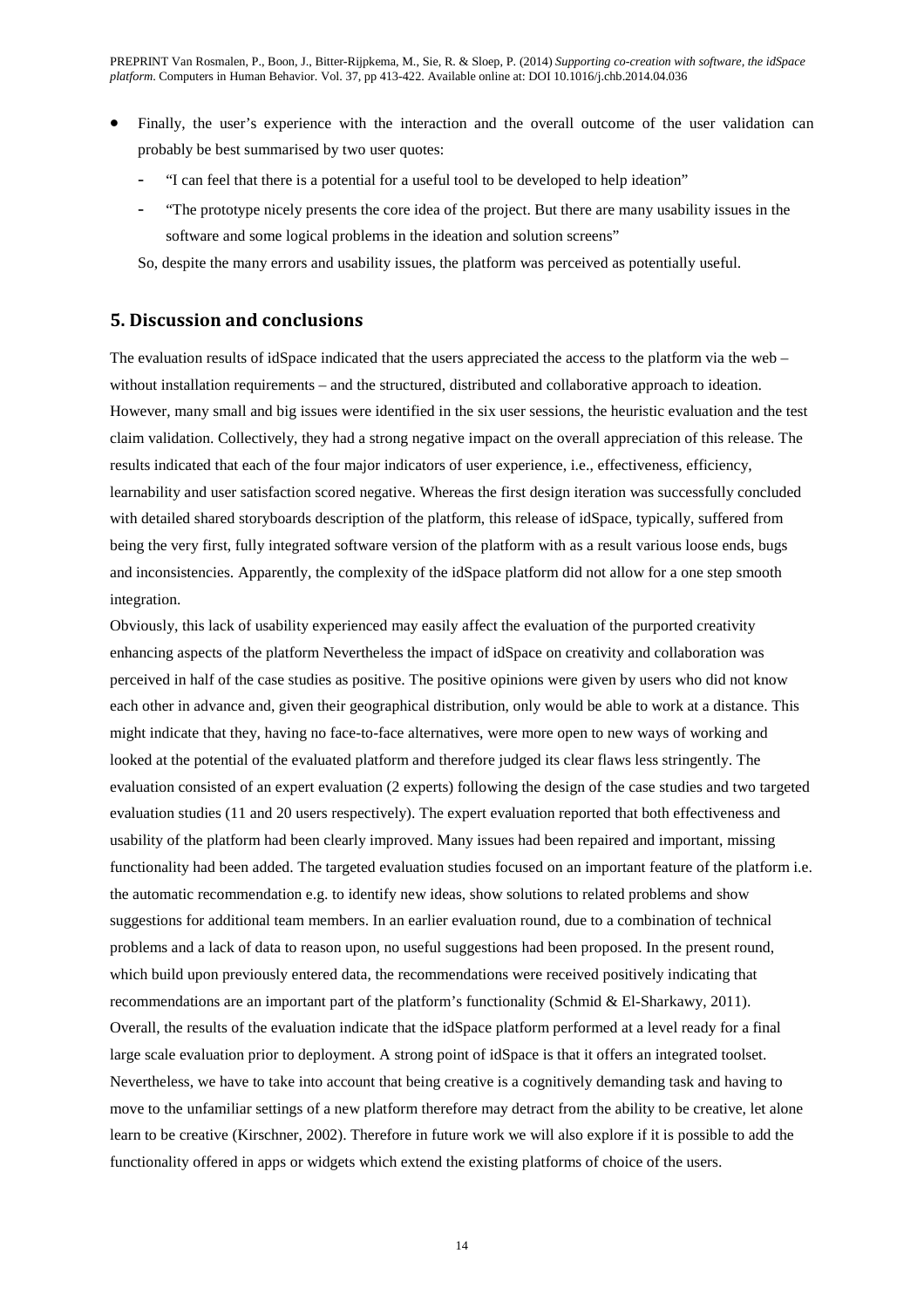As stated in the introduction, the evaluation approach followed was clearly successful in contributing to the iterative design and development process of a complex project such as idSpace. Its success based on a combination of simultaneously testing the platform's usability, general functionality and creativity support on pre-set objectives, a set of connected measurements and measuring (Basili, Caldiera & Rombach, 1994; Jordanous, 2012) with both users and experts. The storyboard created a common view about the system to be developed. Not surprisingly, the transition from storyboard to integrated system was still a complex step. As a next step, in line with the user-centered design followed, we combined a distant expert observer perspective (usability and test claims) with a highly participatory case study method in our evaluation approach. Participatory in the sense that all core platform designers and developers were involved in the case studies as observer or evaluation session leader. Together, this resulted in a balanced and, very important, a shared judgement. The researchers and developers involved did share the analysis and agreed with the list of identified issues, independent of their contribution to the platform. As a result, instead of a complex discussion on the evaluation outcomes on the one hand and the required achievements on the other hand, the project team could concentrate on its next cycle and relatively quickly (less than 2 months) iterate successfully to a new (accepted) version. Apparently the combination of objective criteria and the direct involvement of all researchers and developers did create the conditions of a shared perspective on the achievements and shortcomings of the idSpace platform. Therewith it enabled a smooth transition to the next R&D cycle. Typically, the evaluation approach of this kind of projects only applies one of the evaluation methods followed at a time. The advantage, obviously, is that users are as little as possible confronted with system flaws. The disadvantage is, however, that users and experts may differ in perception. In our case this was salient in the perception on the possible impact of the platform. Part of the users (see above) had a different opinion on the impact of the platform as compared to the other part and the experts. By putting the designers and developers themselves in a central user-alike position and accompanying their findings with two independent expert-based analyses did ease their understanding of the current platform state and acceptance for the work to be done. In this case, the sum of the individual three evaluation approaches was more than its individual parts. It well aligned with the first, less formal design iteration based on storyboards. Again, all project staff did operate and act from one shared, this time functioning, platform perspective to conceive the next iteration. Further research has to show to what extent the evaluation approach is applicable and successful in similar projects and, additionally, to what extent the disadvantages of our approach can be accommodated.

# **7. Acknowledgement**

We would like to thank our idSpace peers for our collective work and discussions that inspired this paper and all people that contributed to the evaluations, in particular Lynn De Proft and Rani Pinchuk who had a crucial input both to the preparation and the execution of the evaluation. The present work was carried out as part of the idSpace project on Tooling and Training for collaborative product innovation (http://idspace-project.org). This project is partially supported by the European Community under the Information and Communication Technologies (ICT) theme of the 7th Framework Programme for R&D (FP7-IST-2007-1-41, project number 216799) This document does not represent the opinion of the European Community, and the European Community is not responsible for any use that might be made of its content.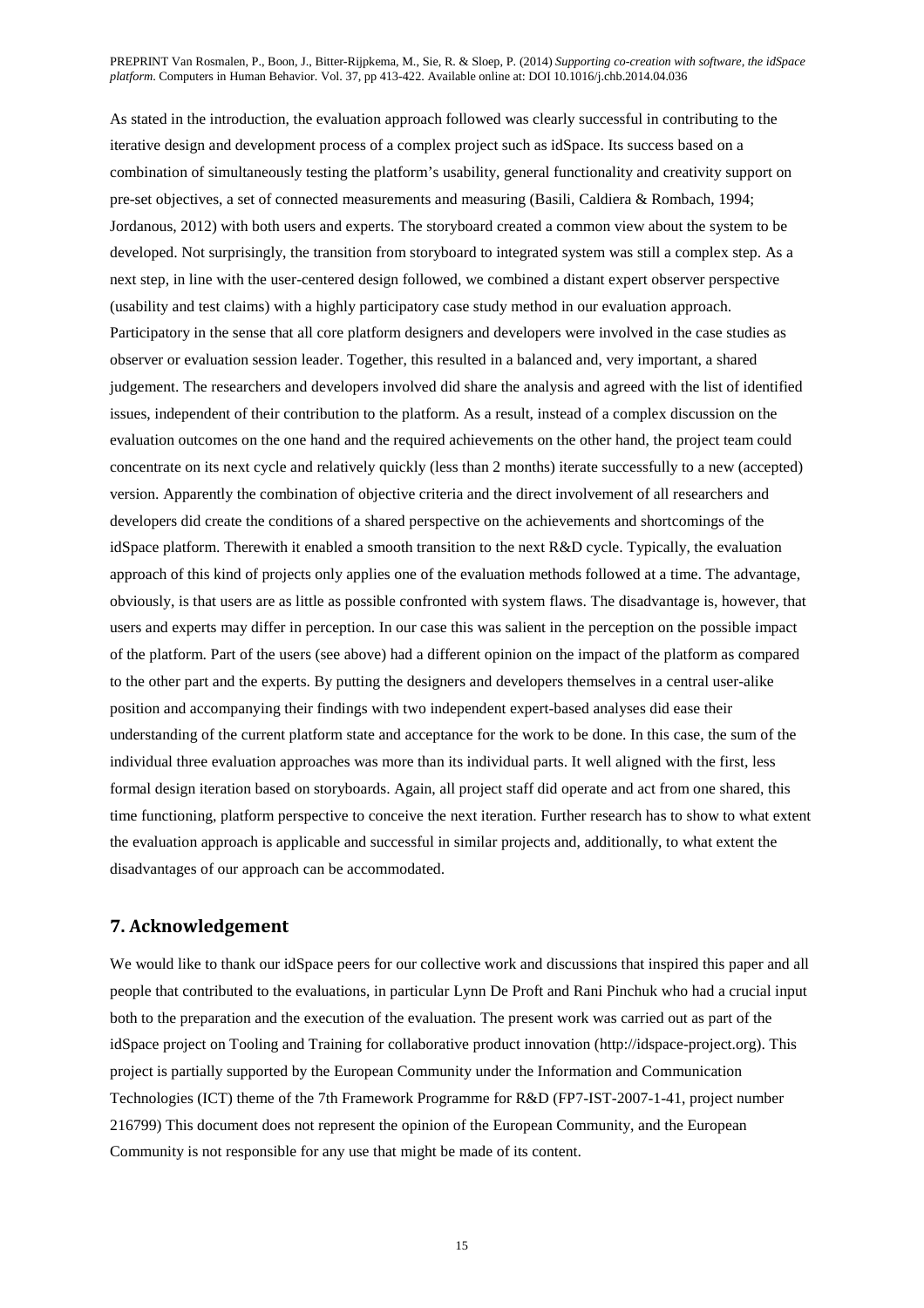## **8. References**

- Baker, K., Greenberg, S., & Gutwin, C. (2001). [Heuristic Evaluation of Groupware Based on the Mechanics of](http://grouplab.cpsc.ucalgary.ca/Publications/2001-HeurisiticsMechanics.EHCI)  [Collaboration.](http://grouplab.cpsc.ucalgary.ca/Publications/2001-HeurisiticsMechanics.EHCI) In Engineering for Human-Computer Interaction (EHCI 2001, 8th IFIP International Conference, Toronto, Canada, May), pages 123-139. Lecture Notes in Computer Science: LNCS 2254, Springer-Verlag.
- Basili, V.R, Caldiera G., & Rombach, H.D. (1994). Goal Question Metric Paradigm. In Encyclopedia of Software Engineering, Volume 1, John Wiley & Sons, New York, 1994, 527-532.
- Bitter-Rijpkema, M., Pannekeet, K., & Rutjens, M. (2009). Recommendations for e-learning in New Product Development teams. In Proceedings of  $2<sup>nd</sup>$  eLearning Baltics Conference (eLBa 2009). Eds.: Sybille Hambach, Alke Martens, Bodo Urban, Djamshid Tavangarian; Fraunhofer IGD, Institutsteil Rostock; Universitat Rostock; 18-19 June 2009, Rostock - Warnemünde, Germany. ISBN 978-3-8396-0012-2. Fraunhofer Verlag.
- Bitter-Rijpkema, M., Sloep, P. B., Sie, R., Van Rosmalen, P., Retalis, S., & Katsamani, M. (2011). A new approach to collaborative creativity support of new product designers. International Journal of Web Based Communities, 7(4), 478-492.
- Clarke, J. (1994). Pieces of the puzzle: The jigsaw method. In Sharan, S. (Ed.), *Handbook of cooperative learning methods*, Greenwood Press
- Davis, F.D. (1993). User acceptance of information technology: system characteristics, user perceptions and behavioral impacts. International Journal of Man–Machine Studies 38, 475–487.
- Dimitriadis, Y., McAndrew, P., Conole, G., & Makriyannis, E. (2009). New design approaches to repurposing open educational resources for collaborative learning using mediating artefacts. In *Same places, different spaces. Proceedings ascilite Auckland 2009*. Available d.d. 1-2-2012 at: <http://www.ascilite.org.au/conferences/auckland09/procs/dimitriadis.pdf>
- Dolog, P., Lin, Y., Grube, P., & Schmid, K. (2009): Creativity Support at the Workplace. In Proceedings of eLearning Baltics (eLBa 2009). *Proceedings of the 2nd International eLBa Science Conference*. Eds.: Sybille Hambach, Alke Martens, Bodo Urban, Djamshid Tavangarian; Fraunhofer IGD, Institutsteil Rostock; Universitat Rostock; 18-19 June 2009, Rostock - Warnemünde, Germany. ISBN 978-3-8396- 0012-2. Fraunhofer Verlag.
- Dols, R., & Q. Siebers (2009) idSpace: distributed collaborative product innovation. Paper presented at the TMRA 2009, fifth event in the annual series of international conferences on Topic Maps Research and Applications, Campus Villa Ida, Leipzig, Germany, November 2009, 11-13. Available d.d. 9-2-2012 at: http://tmra.de/2009/talks/Distributed\_Collaborative\_Product\_Innovation
- Farooq, U., Carroll, J. M., & Ganoe, C. H. (2005). Supporting creativity in distributed scientific communities. In *Proceedings of the 2005 international ACM SIGGROUP conference on Supporting group work* (pp. 217- 226). Sanibel Island, Florida, USA: ACM.
- Grube, P., & Schmid, K. (2008). *Creativity Technique Selector*. Retrieved from: http://repository.sse.unihildesheim.de/CreativityTechniqueSelector/
- Gutwin, C., & Greenberg, S. (2000). The Mechanics of Collaboration: Developing Low Cost Usability Evaluation Methods for Shared Workspaces. IEEE 9th Int'l Workshop on Enabling Technologies: Infrastructure for Collaborative Enterprises (WET-ICE'00).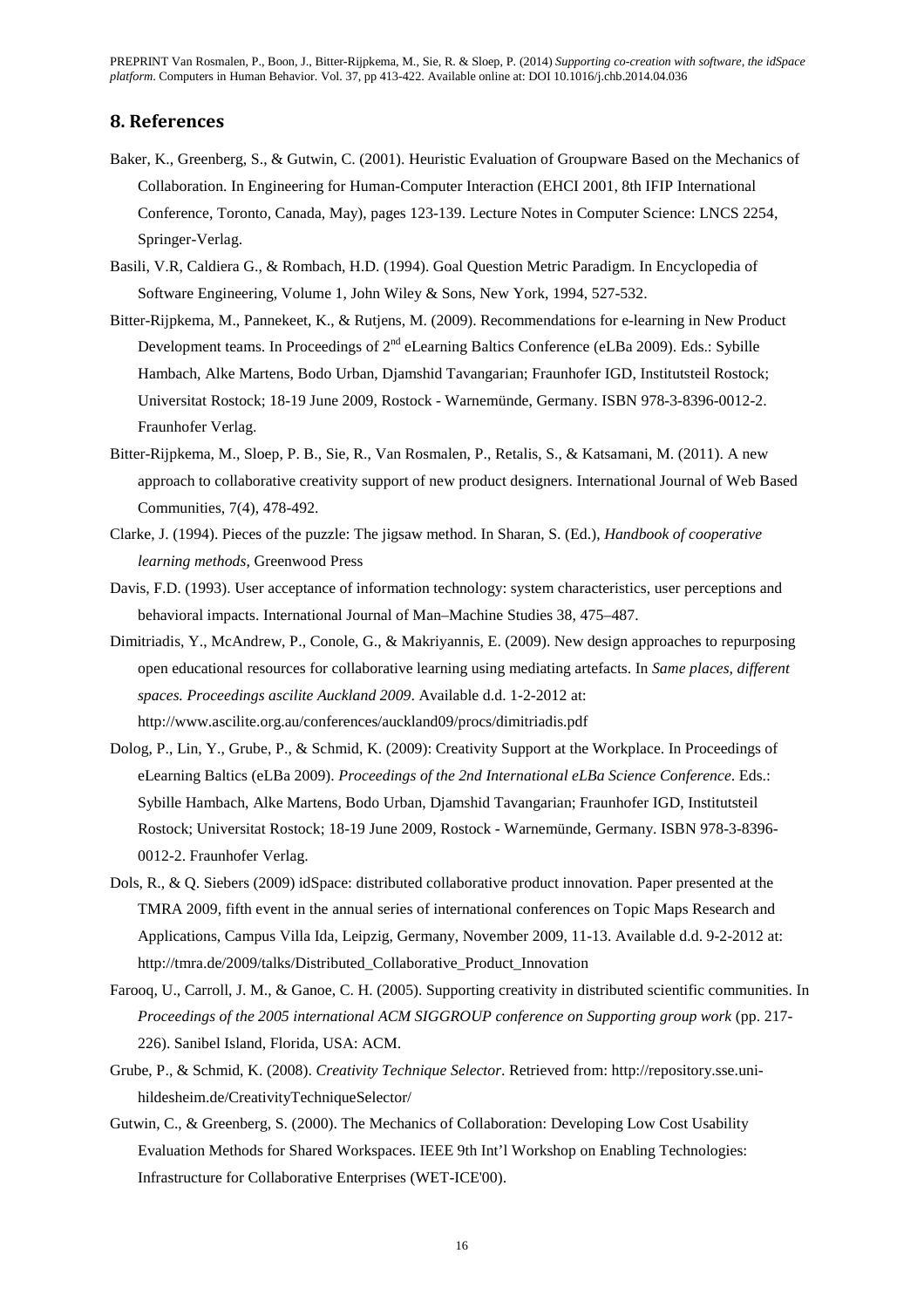- Herrmann, T. (2009). Design heuristics for Computer Supported Collaborative creativity. Proceedings of the 42nd Hawaii International Conference on System Sciences.
- Huang, C.-C., Li, T.-Y., Wang, H.-C., & Chang, C.-Y. (2007). Idea Storming Cube: A Game-based System to Support Creative Thinking. The First International Workshop on Digital Game and Intelligent Toy Enhanced Learning (DIGITEL'07) (pp. 7-9). Available d.d. 1-5-2011 at: http://www.computer.org/portal/web/csdl/doi/10.1109/DIGITEL.2007.29
- Huang, C.-C., Yeh, T.-K, Li, T.-Y, & Chang, C.-Y. (2010). The Idea Storming Cube: Evaluating the Effects of Using Game and Computer Agent to Support Divergent Thinking. Educational Technology & Society, 13 (4), 180-191.
- idSpace Deliverable D4.3 Design Document V2 (2009). Available d.d. 1-5-2011 at: http://hdl.handle.net/1820/1947
- idSpace Deliverable D5.1 idSpace User Requirements (2008). Available d.d. 1-5-2011 at: http://hdl.handle.net/1820/1659
- idSpace Deliverable D5.4 & D5.5 Evaluation Results V2 & Integrated Evaluation Report (2010). Available d.d. 1-5-2011 at: http://hdl.handle.net/1820/2408
- Jordanous, A. (2012). A Standard Procedure for Evaluating Creative Systems: Computational Creativity Evaluation Based on What it is to be Creative. Cognitive Computation (2012) 4: 246-279
- Kirschner, P. A. (2002). Cognitive load theory: Implications of cognitive load theory for the design of learning. Learning and Instruction, 4, 251–262
- Kuniavsky, M. (2003). Observing the user experience a practitioner's guide to user research. San Francisco, CA: Morgan Kaufmann Publishers, Elsevier Science, USA.
- Lin, Y., Grube, P. P., Sielis, G., Sie, R., Dolog, P., & Sloep, P. (2009). idSpace The Aalborg Storyboard.
- Nielsen, J. (1994). Heuristic evaluation. In Nielsen, J., and Mack, R.L. (Eds.), Usability Inspection Methods. New York, NY: John Wiley & Sons.
- Schmid, K., & El-Sharkawy, S. (2011). Kreativität in der Anforderungsgewinnung: ein Experiment. Softwaretechnik-Trends, Vol. 31, No. 1, 2011
- Shneiderman. B. (2007) Creativity support tools, accelerating discovery and innovation. Communications of the ACM, 50(12), 20–32.
- Sie, R. L. L., Bitter-Rijpkema, M. E., & Sloep, P. B. (2010). A Simulation for Content-based and Utility-based Recommendation of Candidate Coalitions in Virtual Creativity Teams. *Procedia Computer Science*, 1(2), 2883–2888.
- Sielis, G. A., Tzanavari, A,. & Papadopoulos, G.A. (2009) Enhancing the Creativity Process by Adding Context Awareness in Creativity Support Tools. HCI (7) 2009, 424-433.
- Wang, H.-C., Cosley, D., & Fussell, S. R. (2010). Idea Expander: Supporting group brainstorming with conversationally triggered visual thinking stimuli. *Proceedings of the 2010 ACM conference on Computer Supported Collaborative Work* (pp. 103-106). Retrieved from http://portal.acm.org/citation.cfm?id=1718938
- Warr, A. (2007). *Understanding and Supporting Creativity in Design*. PhD Thesis, University of Bath, UK. University of Bath Technical Report CSBU-2007-09.
- Yi, M.Y., & Hwang, Y. (2003). Predicting the use of web-based information systems: self-efficacy, enjoyment, learning goal orientation, and the technology acceptance model. International Journal of Human-Computer